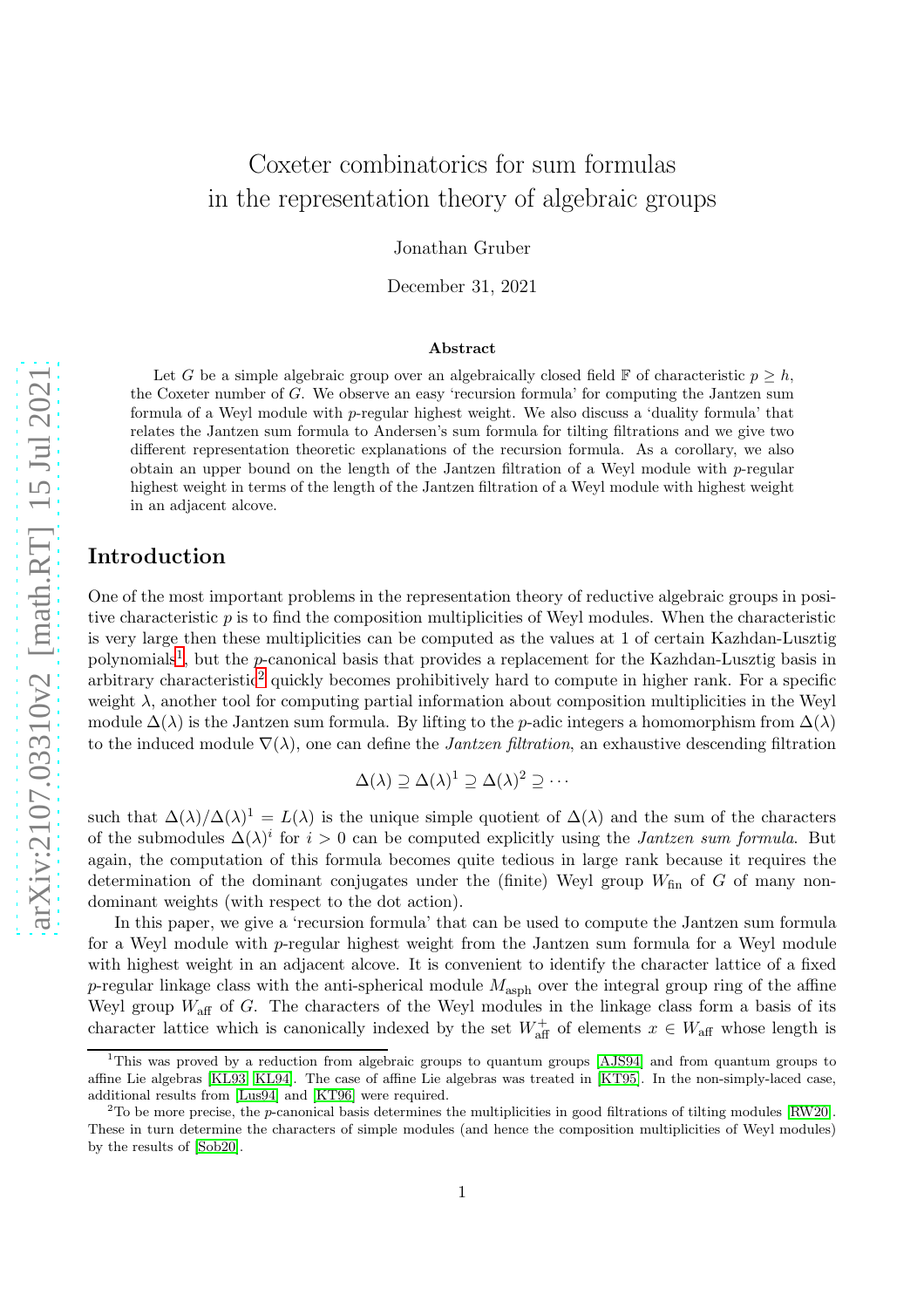minimal in the coset  $W_{fin}x$ . These characters correspond to the standard basis  $\{N_x \mid x \in W_{aff}^+\}$  of  $M_{\rm asph}$  in the aforementioned identification. Similarly, the Jantzen sum formula for a Weyl module indexed by  $x \in W_{\text{aff}}^+$  corresponds to an element  $JSF_x \in M_{\text{asph}}$ . With this notation in place, we can now state our recursion formula; see Section [2](#page-3-0) for the definition of the affine reflection  $s_{\beta,m} \in W_{\text{aff}}$ .

**Recursion formula.** Let  $x \in W_{\text{aff}}^+$  and let  $s \in W_{\text{aff}}$  be a simple reflection such that  $x < xs$  in the Bruhat order and  $xs \in W_{\text{aff}}^+$ . Write  $xsx^{-1} = s_{\beta,m}$  for some  $m > 0$  and a positive root  $\beta$ . Then

$$
JSF_{xs} = \nu_p(m \cdot p) \cdot N_x + JSF_x \cdot s.
$$

In [\[And97\]](#page-21-8), H.H. Andersen defined a filtration on the space of homomorphisms from a Weyl module to a tilting module. Its construction is similar to that of the Jantzen filtration and the sum of the dimensions of the subspaces appearing in the filtration is given by the Andersen sum formula. In Section [3,](#page-5-0) we explain how the Andersen sum formula for a fixed Weyl module indexed by  $x \in W_{\text{aff}}^+$ can be viewed as an element  $\text{ASF}_x$  of the dual  $M^*_{\text{asph}}$  of the anti-spherical module. Writing

$$
\langle\text{--}\,,\text{--}\rangle\colon M_{\rm asph}^*\times M_{\rm asph}\longrightarrow \mathbb{Z}
$$

for the evaluation pairing and  $\{N_x^* \mid x \in W_{\text{aff}}^+\}$  for the 'dual basis' of the standard basis of  $M_{\text{asph}}$ , we can relate the two sum formulas by a simple 'duality formula'.

**Duality formula.** For  $x, y \in W_{\text{aff}}^+$ , we have

$$
\left\langle \text{ASF}_x, N_y \right\rangle = \left\langle N_x^*, \text{JSF}_y \right\rangle.
$$

The formula is new in this formulation, but it has already appeared implicitly in work of H.H. Andersen and U. Kulkarni [\[AK08\]](#page-21-9), see Remark [4.3.](#page-9-0)

Both the recursion formula and the duality formula are purely combinatorial observations at first, so one might wonder if it is possible to find a representation theoretic explanation for them as well (or to categorify them, as one might say). We give two versions of such representation theoretic explanations in Section [5.](#page-9-1) The first one (Theorem [5.9\)](#page-13-0) relates the cokernels of the natural maps from Weyl modules to induced modules with highest weights in adjacent alcoves (over the p-adic integers); these cokernels in turn determine the respective Jantzen sum formulas. The second one is via a 'torsion Euler characteristic' that had already been used by H.H. Andersen and U. Kulkarni to study the two sum formulas (see Lemma [5.13](#page-17-0) and Remark [5.14\)](#page-18-0). As a corollary of Theorem [5.9,](#page-13-0) we also obtain an upper bound on the length of the Jantzen filtration of a Weyl module with p-regular highest weight in terms of the length of the Jantzen filtration of a Weyl module with highest weight in an adjacent alcove.

**Corollary.** Let  $\lambda$  be a dominant weight in the fundamental alcove and let  $x \in W_{\text{aff}}^+$ . Further let  $s \in W_{\text{aff}}$  be a simple reflection such that  $x < xs$  and  $xs \in W_{\text{aff}}^+$  and write  $xsx^{-1} = s_{\beta,m}$  for some  $m > 0$  and a positive root  $\beta$ . Then

 $\max\left\{i\geq 0 \mid \Delta(xs\boldsymbol{\cdot}\lambda)^i\neq 0\right\}\leq 2\cdot\max\left\{i\geq 0 \mid \Delta(x\boldsymbol{\cdot}\lambda)^i\neq 0\right\}+\nu_p(m\cdot p).$ 

We give an example of how the recursion formula can be applied in Section [6.](#page-19-0)

#### Acknowledgements

The author would like to thank Donna Testerman and Thorge Jensen for numerous discussions and comments on the subject of this paper. Thanks are also due to Henning Haahr Andersen and Geordie Williamson for helpful comments on the manuscript. This project was supported by the Swiss National Science Foundation under grant number FNS 200020<sub>-175571</sub>.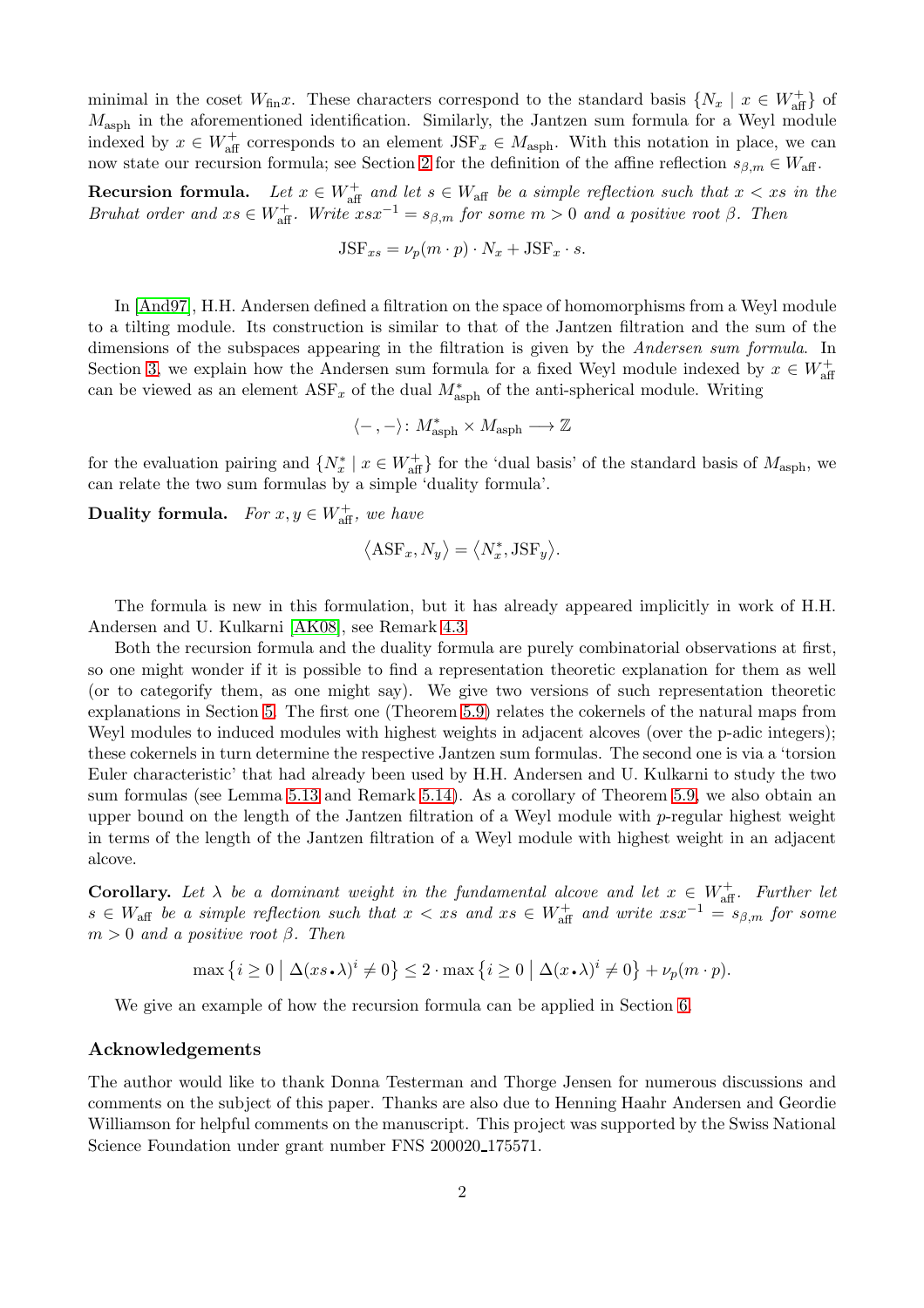# Notation

Let G be a simply connected simple algebraic group over an algebraically closed field  $\mathbb F$  of positive characteristic  $p$ . Let  $X$  be the weight lattice of  $G$  (with respect to some fixed maximal torus) and denote by  $\Phi \subseteq X$  the root system of G with positive system  $\Phi^+$  corresponding to a base  $\Delta$  of  $\Phi$ . We write  $X^+$  for the set of dominant weights,  $\rho$  for the half sum of positive roots and  $\alpha_h$  for the highest short root in  $\Phi$ . Let  $W_{fin}$  be the (finite) Weyl group of G and fix a  $W_{fin}$ -invariant inner product  $\langle -, - \rangle$ on  $X_{\mathbb{R}} = X \otimes_{\mathbb{Z}} \mathbb{R}$ . For  $\alpha \in \Phi^+$ , we write  $\alpha^{\vee} = 2\alpha/\langle \alpha, \alpha \rangle$  for the coroot of  $\alpha$  and  $s_{\alpha} \in W_{\text{fin}}$  for the reflection with  $s_{\alpha}(x) = x - \langle x, \alpha^{\vee} \rangle \cdot \alpha$  for  $x \in X_{\mathbb{R}}$ . We consider the dot action of  $W_{\text{fin}}$  on  $X_{\mathbb{R}}$ , given by

$$
w\,\textcolor{red}{\textbf{-}}\,x\coloneqq w(x+\rho)-\rho
$$

for  $w \in W_{\text{fin}}$  and  $x \in X_{\mathbb{R}}$ .

We write  $\text{Rep}(G)$  for the category of finite-dimensional G-modules and for any finite-dimensional G-module M, we write ch  $M \in \mathbb{Z}[X]^{W_{fin}}$  for the character of M and  $[M]$  for the class of M in the Grothendieck group  $[Rep(G)]$  of  $Rep(G)$ . For  $\lambda \in X^+$ , we denote by  $L(\lambda)$ ,  $\Delta(\lambda)$ ,  $\nabla(\lambda)$  and  $T(\lambda)$  the simple module, the Weyl module, the induced module and the tilting module of highest weight  $\lambda$ , respectively, and we write  $\chi_{\lambda} = \text{ch} \Delta(\lambda) = \text{ch} \nabla(\lambda)$ . See Sections II.2.1–4, II.2.13 and II.E.4 in [\[Jan03\]](#page-21-10) for the definitions of these modules and note that  $\Delta(\lambda)$  and  $\nabla(\lambda)$  are denoted by  $V(\lambda)$  and  $H^0(\lambda)$ there, respectively. The characters  $\chi_{\lambda}$ , for  $\lambda \in X^+$ , form a basis of the Z-module  $\mathbb{Z}[X]^{W_{fin}}$  and for a G-module M with ch  $M = \sum_{\lambda} a_{\lambda} \cdot \chi_{\lambda}$ , we define  $[\text{ch } M : \chi_{\lambda}] := a_{\lambda}$ . For arbitrary  $\lambda \in X$ , there exists a unique  $\lambda' \in W_{fin} \cdot \lambda$  with  $\lambda' + \rho \in X^+$  and if  $\lambda' \in X^+$  then there is a unique  $w \in W_{fin}$  with  $\lambda = w \cdot \lambda'$ . For such  $\lambda'$  and w, we define

$$
\chi_{\lambda} = \begin{cases} \det(w) \cdot \chi_{\lambda'} & \text{if } \lambda' \in X^+, \\ 0 & \text{otherwise} \end{cases}
$$

and

$$
[\text{ch } M : \chi_{\lambda}] = \begin{cases} \det(w) \cdot [\text{ch } M : \chi_{\lambda'}] & \text{if } \lambda' \in X^+ \\ 0 & \text{otherwise.} \end{cases}
$$

For a G-module M and an indecomposable G-module N, we write  $[M : N]_{\oplus}$  for the multiplicity of N in a Krull-Schmidt decomposition of M. Let  $\mathbb{Z}_p$  be the ring of p-adic integers and denote by  $G_{\mathbb{Z}_p}$ the algebraic group scheme over  $\mathbb{Z}_p$  corresponding to G. For  $\lambda \in X^+$ , we can define a Weyl module  $\Delta_{\mathbb{Z}_p}(\lambda)$  and an induced module  $\nabla_{\mathbb{Z}_p}(\lambda)$  over  $G_{\mathbb{Z}_p}$  such that  $\Delta_{\mathbb{Z}_p}(\lambda)\otimes \mathbb{F}\cong \Delta(\lambda)$  and  $\nabla_{\mathbb{Z}_p}(\lambda)\otimes \mathbb{F}\cong \nabla(\lambda)$ as G-modules and by Section II.B.4 in [\[Jan03\]](#page-21-10), we have

$$
\operatorname{Ext}^i_{G_{\mathbb{Z}_p}}(\Delta_{\mathbb{Z}_p}(\lambda), \nabla_{\mathbb{Z}_p}(\mu)) \cong \begin{cases} \mathbb{Z}_p & \text{if } \lambda = \mu \text{ and } i = 0, \\ 0 & \text{otherwise} \end{cases}
$$

for all  $\lambda, \mu \in X^+$  and  $i \geq 0$ . For each  $\lambda \in X^+$ , we fix a generator  $c_{\lambda}$  of  $\text{Hom}_{G_{\mathbb{Z}_p}}(\Delta_{\mathbb{Z}_p}(\lambda), \nabla_{\mathbb{Z}_p}(\mu)).$ 

## <span id="page-2-0"></span>1 Filtrations and sum formulas

For any homomorphism of  $\mathbb{Z}_p$ -modules  $\varphi: M \to N$ , we can define a descending filtration

$$
M = F^{0}(\varphi) \supseteq F^{1}(\varphi) \supseteq F^{2}(\varphi) \supseteq \cdots
$$

with  $F^i(\varphi) \coloneqq \varphi^{-1}(p^i \cdot N)$  for  $i \geq 0$ . For  $\lambda \in X^+$  and  $i > 0$ , we write  $\Delta(\lambda)^i$  for the submodule that is spanned by the image of  $F^i(c_\lambda)$  in  $\Delta(\lambda) \cong \Delta_{\mathbb{Z}_p}(\lambda) \otimes \mathbb{F}$  and call the descending filtration

$$
\Delta(\lambda) = \Delta(\lambda)^0 \supseteq \Delta(\lambda)^1 \supseteq \Delta(\lambda)^2 \supseteq \cdots
$$

the *Jantzen filtration*. As  $c_{\lambda}$  is unique up to a unit in  $\mathbb{Z}_p$ , this is independent of the choice of  $c_{\lambda}$ . Partial information about the layers of this filtration can be obtained from the following formula (see Section II.8.19 in [\[Jan03\]](#page-21-10)):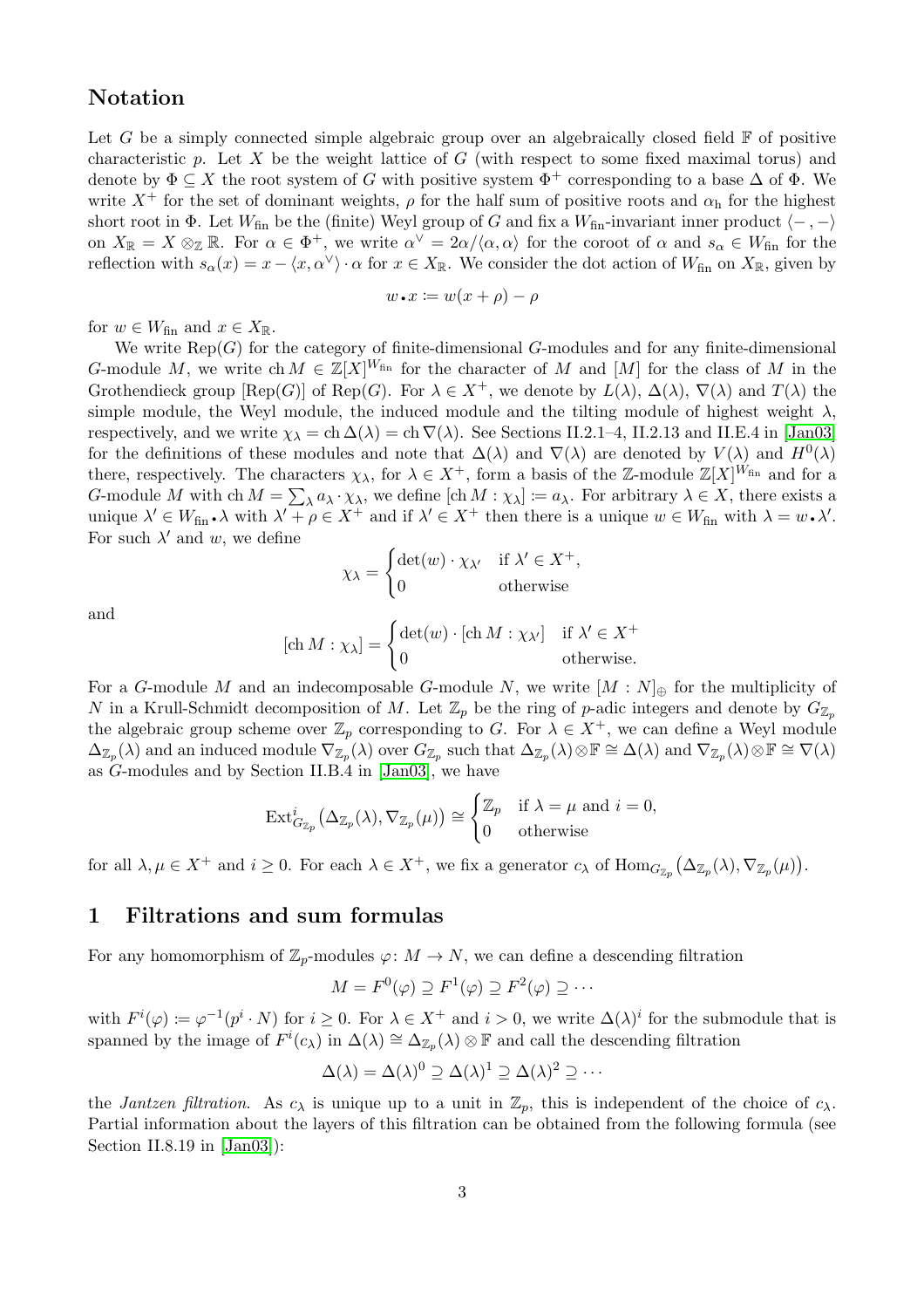**Theorem 1.1** (Jantzen sum formula). For  $\lambda \in X^+$ , we have

$$
JSF_{\lambda} := \sum_{i>0} \text{ch} \,\Delta(\lambda)^i = -\sum_{\alpha \in \Phi^+} \sum_{0 < m < \langle \lambda + \rho, \alpha^{\vee} \rangle} \nu_p(m) \cdot \chi_{\lambda - m\alpha}
$$

and

$$
\Delta(\lambda)/\Delta(\lambda)^1 \cong L(\lambda).
$$

Now let T be a tilting  $G_{\mathbb{Z}_p}$ -module. For  $\lambda \in X^+$ , we define

$$
F_{\lambda}(T) \coloneqq \text{Hom}_{G_{\mathbb{Z}_p}}(\Delta_{\mathbb{Z}_p}(\lambda), T) \quad \text{and} \quad E_{\lambda}(T) \coloneqq \text{Hom}_{G_{\mathbb{Z}_p}}(T, \nabla_{\mathbb{Z}_p}(\lambda)).
$$

Then there is a canonical homomorphism of  $\mathbb{Z}_p$ -modules  $d_\lambda: F_\lambda(T) \to E_\lambda(T)^*$  with

$$
e \circ f = d_{\lambda}(f)(e) \cdot c_{\lambda}
$$

for  $f \in F_\lambda(T)$  and  $e \in E_\lambda(T)$  and we define  $F_\lambda^i(T) := F^i(d_\lambda)$ . Now if T is a tilting G-module then there is a tilting  $G_{\mathbb{Z}_p}$ -module  $\hat{T}$  (unique up to isomorphism) with  $T \cong \hat{T} \otimes \mathbb{F}$  and we write  $\bar{F}^i_{\lambda}(T)$  for the subspace that is spanned by the image of  $F_{\lambda}^{i}(\hat{T})$  in  $\text{Hom}_{G}(\Delta(\lambda), T) \cong F_{\lambda}(\hat{T}) \otimes \mathbb{F}$ . The descending filtration

$$
\text{Hom}_G(\Delta(\lambda), T) = \bar{F}^0_\lambda(T) \supseteq \bar{F}^1_\lambda(T) \supseteq \bar{F}^1_\lambda(T) \supseteq \cdots
$$

is called the Andersen filtration. As for the Jantzen filtration, there is a sum formula that gives partial information about the layers of the filtration; see Theorem 5.2 in [\[AK08\]](#page-21-9).

**Theorem 1.2** (Andersen sum formula). For  $\lambda \in X^+$  and a tilting G-module T, we have

$$
ASF(\lambda, T) := \sum_{i>0} \dim \overline{F}_{\lambda}^{i}(T) = - \sum_{\alpha \in \Phi^{+}} \sum_{m \notin I(\lambda, \alpha)} \nu_{p}(m) \cdot [\text{ch } T : \chi_{\lambda - m\alpha}],
$$

where  $I(\lambda, \alpha) = \{m \in \mathbb{Z} \mid 0 \leq m \leq \langle \lambda + \rho, \alpha^{\vee} \rangle\}$ , and

$$
\dim\left(\bar{F}_{\lambda}^{0}(T)/\bar{F}_{\lambda}^{1}(T)\right)=[T:T(\lambda)]_{\oplus}.
$$

Note that the inner sum on the right hand side of the Andersen sum formula is infinite, but the multiplicity  $[\text{ch } T : \chi_{\lambda-m\alpha}]$  is zero for all but finitely many values of m.

# <span id="page-3-0"></span>2 Reflections in the affine Weyl group

The representation theory of G is governed to a large extent by the affine Weyl group  $W_{\text{aff}}$  of G (to be defined below) and the alcove geometry associated with its p-dilated dot action. In order to formulate our main results, we need to introduce some more notation and establish certain properties of reflections in  $W_{\text{aff}}$ . Most of the material in this section is presumably well-known to experts.

The affine Weyl group of G is the semidirect product  $W_{\text{aff}} = \mathbb{Z}\Phi \rtimes W_{\text{fin}}$  and we write  $\gamma \mapsto t_{\gamma}$ for the canonical embedding of  $\mathbb{Z}\Phi$  into  $W_{\text{aff}}$ . For  $\alpha \in \Phi^+$  and  $m \in \mathbb{Z}$ , we define an affine reflection  $s_{\alpha,m} \in W_{\text{aff}}$  by  $s_{\alpha,m} \coloneqq t_{m\alpha}s_{\alpha}$ . With  $S = \{s_{\alpha} \mid \alpha \in \Delta\} \cup \{s_{\alpha_{h},1}\}\$ , the pair  $(W_{\text{aff}}, S)$  is a Coxeter system whose length function we denote by  $\ell: W_{\text{aff}} \to \mathbb{Z}_{\geq 0}$ ; see Section II.6.3 in [\[Jan03\]](#page-21-10) and the references therein. We consider the p-dilated dot action of  $W_{\text{aff}}$  on  $X_{\mathbb{R}}$ , given by

$$
t_\gamma w\,\textcolor{red}{\boldsymbol{\cdot}}\! x\coloneqq w(x+\rho)+p\cdot\gamma-\rho
$$

for  $\gamma \in \mathbb{Z}\Phi$ ,  $w \in W_{\text{fin}}$  and  $x \in X_{\mathbb{R}}$ . The fixed points of an affine reflection  $s = s_{\alpha,m}$  (with respect to the p-dilated dot action) in  $X_{\mathbb{R}}$  form an affine hyperplane

$$
H_s = H^p_{\alpha,m} = \{ x \in X_{\mathbb{R}} \mid \langle x + \rho, \alpha^{\vee} \rangle = mp \}
$$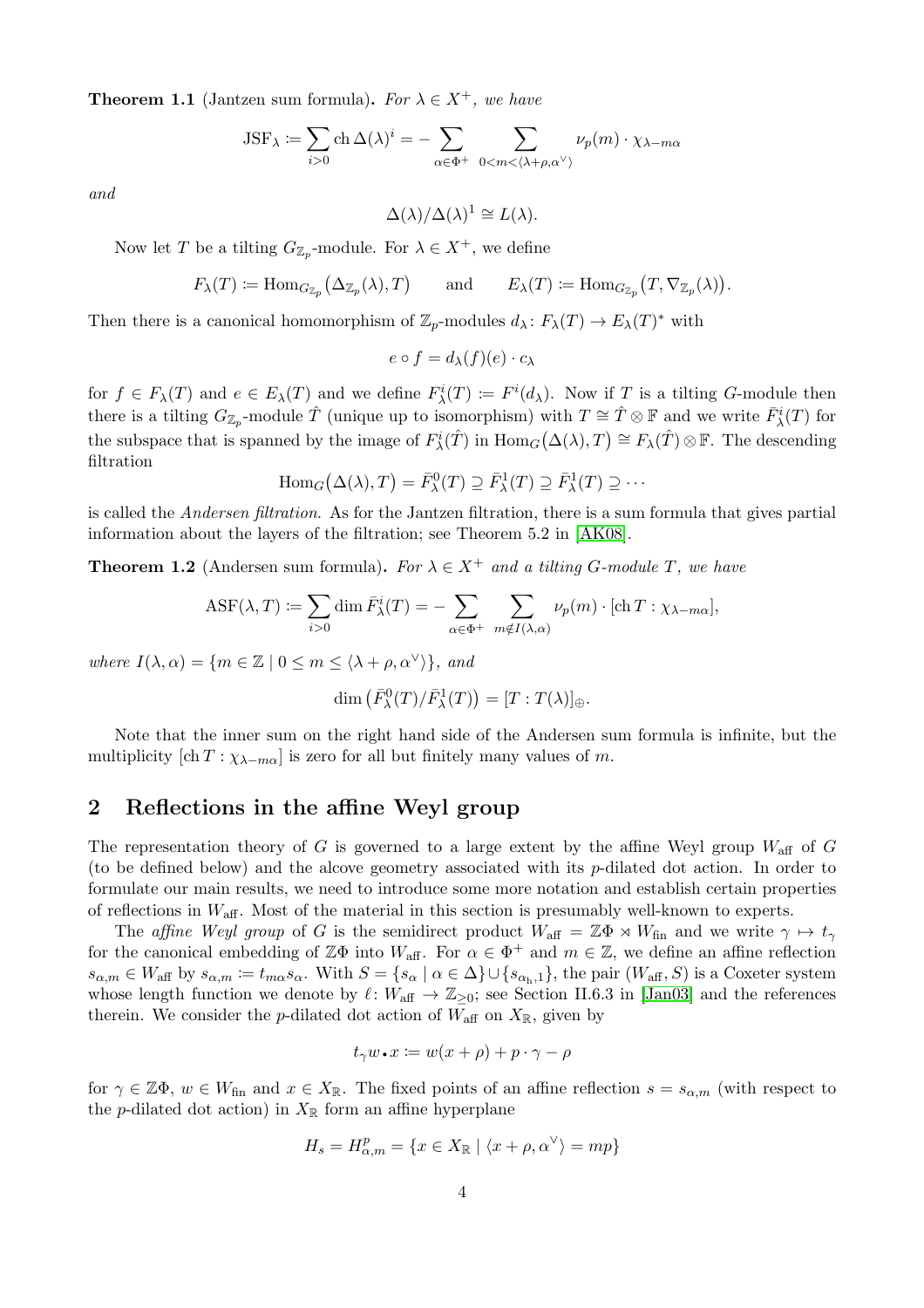and the connected components of  $X_{\mathbb{R}} \setminus \bigcup_{\alpha,m} H_{\alpha,m}^p$  are called the *alcoves* in  $X_{\mathbb{R}}$ . We say that a hyperplane H separates two alcoves C and C' if C and C' are contained in different connected components of  $X_{\mathbb{R}} \setminus H$  and we call two alcoves *adjacent* if they are separated by a unique hyperplane. The alcove

$$
C_{\text{fund}} = \{ x \in X_{\mathbb{R}} \mid 0 < \langle x + \rho, \alpha^{\vee} \rangle < p \text{ for all } \alpha \in \Phi^+ \}
$$

is called the *fundamental alcove* and we write  $W_{\text{aff}}^+$  for the set of elements  $x \in W_{\text{aff}}$  whose length is minimal in the coset  $W_{\text{fin}}x$ . If  $p \ge h = \langle \rho, \alpha_h^{\vee} \rangle + 1$  (the *Coxeter number* of G) then an equivalent definition of  $W_{\text{aff}}^+$  is

$$
W_{\text{aff}}^+ = \{ x \in W_{\text{aff}} \mid x \cdot C_{\text{fund}} \cap X^+ \neq \varnothing \}.
$$

The closure  $\overline{C}_{\text{fund}}$  is a fundamental domain for the action of  $W_{\text{aff}}$  on  $X_{\mathbb{R}}$  and we call a dominant weight  $\lambda \in X^+$  p-regular if  $\lambda \in x \cdot C_{\text{fund}}$  for some  $x \in W_{\text{aff}}^+$ . By the linkage principle (see Section II.6 in  $[\text{Jan}03]$ , the category  $\text{Rep}(G)$  of finite dimensional G-modules decomposes as

$$
\text{Rep}(G) = \bigoplus_{\lambda \in \overline{C}_{\text{fund}} \cap X} \text{Rep}_{\lambda}(G),
$$

where  $\text{Rep}_{\lambda}(G)$  denotes the *linkage class* of  $\lambda \in C_{\text{fund}} \cap X$ , the full subcategory of  $\text{Rep}(G)$  consisting of the G-modules M such that all composition factors of M are of the form  $L(w \cdot \lambda)$  for some  $w \in W_{\text{aff}}^+$ .

Now let us write  $R(W_{\text{aff}}) = \{s_{\alpha,m} \mid \alpha \in \Phi^+, m \in \mathbb{Z}\}\)$  for the set of reflections in  $W_{\text{aff}}$  and  $R(W_{\text{fin}})$ for the set of reflections in  $W_{fin}$ . For  $y \in W_{aff}$ , we will be interested in sets of the form

<span id="page-4-0"></span>
$$
R_L(y) \coloneqq \{ s \in R(W_{\text{aff}}) \mid sy < y \},
$$

where  $\lt$  denotes the Bruhat order. By Corollaries 1.4.4 and 1.4.5 in [\[BB05\]](#page-21-11), we have  $|R_L(y)| = \ell(y)$ and if  $y = s_1 \cdots s_\ell$  is a reduced expression then

(2.1) 
$$
R_L(y) = \{s_1s_2\cdots s_i\cdots s_2s_1 \mid 1 \leq i \leq \ell\}.
$$

Furthermore, the length  $\ell(y)$  equals the number of reflection hyperplanes separating the alcoves  $C_{\text{fund}}$ and  $y \cdot C_{\text{fund}}$  by Theorem 4.5 in [\[Hum90\]](#page-21-12). In fact, J. Humphreys shows that the set of reflection hyperplanes separating the alcoves  $C_{\text{fund}}$  and  $y \cdot C_{\text{fund}}$  equals  $\{s_1s_2 \cdots s_{i-1} \cdot H_{s_i} \mid 1 \le i \le \ell\}$ . Combining these results, we obtain the following alternative description of  $R_L(y)$ :

<span id="page-4-1"></span>**Lemma 2.1.** For  $y \in W_{\text{aff}}$ , we have

 $R_L(y) = \{s \in R(W_{\text{aff}}) \mid H_s \text{ separates } C_{\text{fund}} \text{ and } y \cdot C_{\text{fund}}\}.$ 

*Proof.* Fix a reduced expression  $y = s_1 \cdots s_\ell$ . For  $1 \leq i \leq \ell$ , the hyperplane of fixed points of the reflection  $s_1 s_2 \cdots s_i \cdots s_2 s_1$  is  $s_1 s_2 \cdots s_{i-1} \cdot H_{s_i}$  and the claim follows from the above discussion.  $\Box$ 

In order to prove the recursion formula and the duality formula, we will need three more lemmas about reflections in  $W_{\text{aff}}$ .

**Lemma 2.2.** Let  $x \in W_{\text{aff}}$  and  $s \in S$  such that  $x < xs$ . Then  $R_L(xs) = R_L(x) \sqcup \{xsx^{-1}\}.$ 

*Proof.* Let  $x = s_1 \cdots s_\ell$  be a reduced expression. The assumption implies that  $xs = s_1 \cdots s_\ell s$  is also a reduced expression and the claim follows from  $(2.1)$  as  $xsx^{-1} = s_1s_2 \cdots s_\ell ss_\ell \cdots s_2s_1$ .  $\Box$ 

<span id="page-4-2"></span>**Lemma 2.3.** For  $x, y \in W_{\text{aff}}^+$ , there exists at most one reflection  $s \in R_L(y)$  such that  $sy \in W_{\text{fin}}x$ .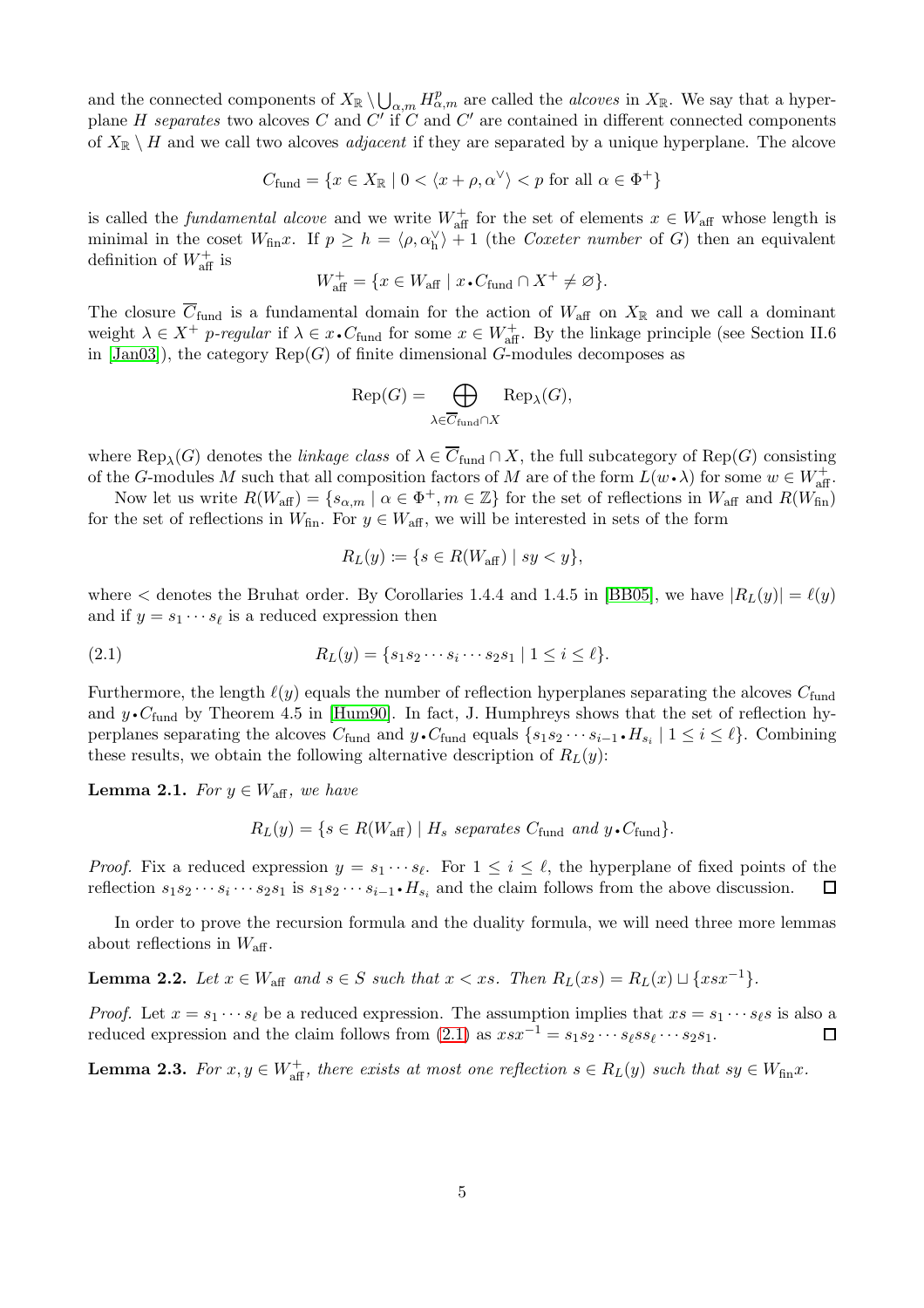*Proof.* Let  $s, s' \in R_L(y)$  such that  $sy \in W_{\text{fin}}x$  and  $s'y \in W_{\text{fin}}x$ . Then

$$
ss' = (syx^{-1})(s'yx^{-1})^{-1} \in W_{\text{fin}},
$$

but  $s \notin W_{fin}$  because  $sy < y$  and y has minimal length in the coset  $W_{fin}y$ . Hence we can write  $s = s_{\beta,m}$ for some  $m \neq 0$  and  $\beta \in \Phi^+$  and  $s' = s_{\beta', m'}$  for some  $m' \in \mathbb{Z}$  and  $\beta' \in \Phi^+$ . As  $-\rho$  is fixed by all elements of  $W_{fin}$  and as  $ss' \in W_{fin}$ , we have

$$
p \cdot m\beta - \rho = s \cdot (-\rho) = s' \cdot (-\rho) = p \cdot m'\beta' - \rho
$$

and therefore  $m\beta = m'\beta'$ . As  $m \neq 0$ , this implies that  $\beta = \beta'$  and  $m = m'$ , so  $s = s'$ .

<span id="page-5-2"></span>**Lemma 2.4.** Let  $x \in W_{\text{aff}}$  and  $w \in W_{\text{fin}}$ . Then

$$
w\big(R_L(x)\setminus R(W_{\text{fin}})\big)w^{-1}=wR_L(x)w^{-1}\setminus R(W_{\text{fin}})=R_L(wx)\setminus R(W_{\text{fin}}).
$$

*Proof.* The first equality is clear since  $R(W_{fin})$  is stable under conjugation by elements of  $W_{fin}$ . Now suppose that  $s \in R_L(x)$  such that  $wsw^{-1} \notin R(W_{fin})$ . By Lemma [2.1,](#page-4-1) the hyperplane  $H_s$  separates the alcoves  $C_{\text{fund}}$  and  $x \cdot C_{\text{fund}}$  and it follows that  $w \cdot H_s = H_{wsw^{-1}}$  separates  $w \cdot C_{\text{fund}}$  and  $wx \cdot C_{\text{fund}}$ . However,  $H_{wsw^{-1}}$  does not separate  $C_{\text{fund}}$  and  $w \cdot C_{\text{fund}}$ . Indeed, the point  $-\rho$  is contained in the intersection of the closures of the alcoves  $C_{\text{fund}}$  and  $w \cdot C_{\text{fund}}$ , so any hyperplane separating these alcoves must contain  $-\rho$  and therefore correspond to a reflection in  $W_{fin}$ . Hence  $C_{fund}$  and  $w \cdot C_{fund}$ belong to the same connected component of  $X_{\mathbb{R}} \setminus H_{wsw^{-1}}$  and  $wx\cdot C_{\text{fund}}$  belongs to the other one. Using Lemma [2.1](#page-4-1) again, we conclude that  $wsw^{-1} \in R_L(wx) \setminus R(W_{fin}),$  so

$$
wR_L(x)w^{-1}\setminus R(W_{\text{fin}})\subseteq R_L(wx)\setminus R(W_{\text{fin}}).
$$

Conversely, if  $s \in R_L(wx) \setminus R(W_{fin})$  then

$$
w^{-1}sw \in w^{-1}(R_L(wx) \setminus R(W_{\text{fin}}))w = w^{-1}R_L(wx)w \setminus R(W_{\text{fin}}) \subseteq R_L(x) \setminus R(W_{\text{fin}})
$$

and it follows that  $s \in w(R_L(x) \setminus R(W_{fin}))w^{-1}$ . We conclude that

$$
R_L(wx) \setminus R(W_{\text{fin}}) \subseteq w\big(R_L(x) \setminus R(W_{\text{fin}})\big)w^{-1} = wR_L(x)w^{-1} \setminus R(W_{\text{fin}}),
$$

as required.

### <span id="page-5-0"></span>3 Rewriting the sum formulas

Suppose that  $p > h$ , the Coxeter number of G. In this section, we rewrite the sum formulas of Jantzen and Andersen in a character- and dimension-free way by interpreting them as objects of the anti-spherical  $W_{\text{aff}}$ -module and its dual, respectively.

Let  $\lambda \in X^+$  be p-regular and let  $x \in W_{\text{aff}}^+$  and  $\lambda_0 \in C_{\text{fund}}$  such that  $\lambda = x \cdot \lambda_0$ . Recall that

$$
JSF_{\lambda} = -\sum_{\alpha \in \Phi^+} \sum_{0 < m < \langle \lambda + \rho, \alpha^{\vee} \rangle} \nu_p(m) \cdot \chi_{\lambda - m\alpha} = -\sum_{\alpha \in \Phi^+} \sum_{0 < mp < \langle \lambda + \rho, \alpha^{\vee} \rangle} \nu_p(mp) \cdot \chi_{\lambda - mp\alpha}
$$

and note that for  $\alpha \in \Phi^+$  and  $m \in \mathbb{Z}$ , the condition that  $0 < mp < \langle \lambda + \rho, \alpha^{\vee} \rangle$  is satisfied if and only if the reflection hyperplane  $H_{\alpha,m}^p$  separates the alcoves  $C_{\text{fund}}$  and  $\hat{x} \cdot C_{\text{fund}}$ . Furthermore, we have

$$
\lambda - mp\alpha = t_{-m\alpha} \cdot \lambda = s_{\alpha} t_{m\alpha} s_{\alpha} \cdot \lambda = s_{\alpha} \cdot (s_{\alpha,m} \cdot \lambda)
$$

and so  $\chi_{\lambda - mp\alpha} = -\chi_{s_{\alpha,m}\lambda}$ . Combining these observations with Lemma [2.1,](#page-4-1) we obtain

(3.1) 
$$
\text{JSF}_{x \cdot \lambda_0} = \sum_{s \in R_L(x)} \nu_p(m(s) \cdot p) \cdot \chi_{sx \cdot \lambda_0},
$$

<span id="page-5-1"></span> $\Box$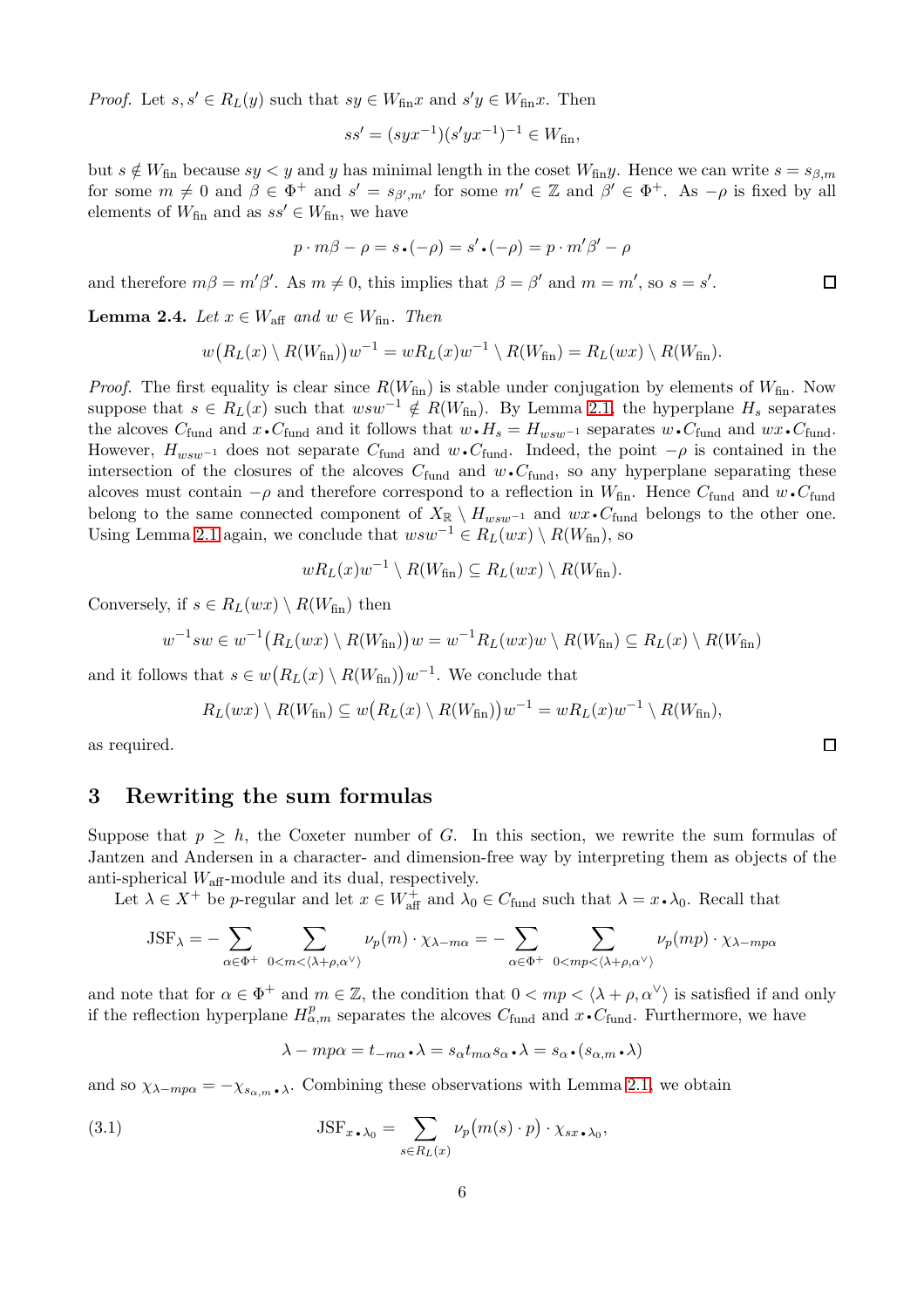where for  $s = s_{\alpha,m}$ , we set  $m(s) \coloneqq m$ .

Next, we wish to rewrite the formula [\(3.1\)](#page-5-1) in terms of the Coxeter combinatorics associated with the affine Weyl group. Let  $M_{\rm asph} := \text{sign} \otimes_{\mathbb{Z}[W_{\rm fin}]} \mathbb{Z}[W_{\rm aff}]$  be the *anti-spherical*  $W_{\rm aff}$ -module, where sign denotes the sign representation of  $W_{fin}$ . For  $x \in W_{aff}$ , we write  $N_x := 1 \otimes x \in M_{asph}$ , so that the elements  $N_y$  with  $y \in W_{\text{aff}}^+$  form a Z-basis of  $M_{\text{asph}}$ . Note that for  $w \in W_{\text{fin}}$  and  $x, y \in W_{\text{aff}}$ , we have

$$
N_{wx} = \det(w) \cdot N_x \quad \text{and} \quad N_{xy} = N_x \cdot y.
$$

Now fix  $\lambda_0 \in C_{\text{fund}} \cap X$  and recall that the characters  $\chi_{x \bullet, \lambda_0}$  with  $x \in W_{\text{aff}}^+$  form a basis of the Zsubmodule  $\mathbb{Z}[X]_{\lambda_0}^{W_{\text{fin}}}$  $\binom{W_{fin}}{\lambda_0}$  of  $\mathbb{Z}[X]^{W_{fin}}$  spanned by the characters of all G-modules in  $\text{Rep}_{\lambda_0}(G)$ . There is an isomorphism of Z-modules

$$
\psi_{\lambda_0}\colon \mathbb{Z}[X]_{\lambda_0}^{W_{\mathrm{fin}}} \longrightarrow M_{\mathrm{asph}}
$$

with  $\chi_{y \bullet, \lambda_0} \mapsto N_y$  for all  $y \in W_{\text{aff}}^+$ . (This can be upgraded to an isomorphism of  $\mathbb{Z}[W_{\text{aff}}]$ -modules by identifying  $\mathbb{Z}[X]_{\lambda_0}^{W_{\text{fin}}}$  $\chi_{\lambda_0}^{W_{\text{fin}}}$  with the Grothendieck group of  $\text{Rep}_{\lambda_0}(G)$  and letting  $s+1$  act via a wall-crossing functor  $\Theta_s$  for all  $s \in S$ .) For  $x \in W_{\text{aff}}^+$ , we define

$$
JSF_x := \psi_{\lambda_0} (JSF_{x \bullet \lambda_0}).
$$

<span id="page-6-0"></span>**Lemma 3.1.** For all  $x \in W_{\text{aff}}$ , we have  $\psi_{\lambda_0}(\chi_x, \chi_0) = N_x$ .

*Proof.* For  $x \in W_{\text{aff}}^+$ , this is just the definition of  $\psi_{\lambda_0}$ . For an arbitrary  $x \in W_{\text{aff}}$ , we can write  $x = wy$ with  $w \in W_{\text{fin}}$  and  $y \in W_{\text{aff}}^+$  and it follows that

$$
\psi_{\lambda_0}(\chi_{x \bullet \lambda_0}) = \psi_{\lambda_0}(\det(w) \cdot \chi_{y \bullet \lambda_0}) = \det(w) \cdot N_y = N_x,
$$

as claimed.

<span id="page-6-1"></span>**Corollary 3.2.** For  $x \in W_{\text{aff}}^+$ , we have

$$
JSF_x = \sum_{\substack{s \in R(W_{\text{aff}}) \\ sx < x}} \nu_p(m(s) \cdot p) \cdot N_{sx}.
$$

Proof. This is immediate from equation [\(3.1\)](#page-5-1) and Lemma [3.1.](#page-6-0)

**Remark 3.3.** Fix a reduced expression  $x = s_1 \cdots s_\ell$  for  $x \in W_{\text{aff}}^+$  and set

$$
t_i = s_1 s_2 \cdots s_i \cdots s_2 s_1
$$
 and  $x_i = t_i x = s_1 \cdots s_{i-1} s_{i+1} \cdots s_\ell$ 

for  $1 \leq i \leq \ell$ , so that  $R_L(x) = \{t_i \mid 1 \leq i \leq \ell\}$  by [\(2.1\)](#page-4-0). Then Corollary [3.2](#page-6-1) implies that

$$
JSF_x = \sum_{i=1}^{\ell} \nu_p(m(t_i) \cdot p) \cdot N_{x_i}.
$$

In order to rewrite the Andersen sum formula, we work in the dual  $M^*_{\text{asph}} = \text{Hom}_{\mathbb{Z}}(M_{\text{asph}}, \mathbb{Z})$  of the anti-spherical module  $M_{\rm asph}$ . We write

$$
\langle\mathord{\hspace{1pt}\text{--}\hspace{1pt}},\mathord{\hspace{1pt}\text{--}\hspace{1pt}}\rangle\colon M^*_{\mathrm{asph}}\times M_{\mathrm{asph}}\longrightarrow \mathbb{Z}
$$

for the natural evaluation pairing. For  $x \in W_{\text{aff}}^+$ , we define an element  $N_x^* \in M_{\text{asph}}^*$  by  $\langle N_x^*, N_y \rangle = \delta_{x,y}$ for all  $y \in W_{\text{aff}}^+$ . Then every element  $\vartheta \in M_{\text{asph}}$  can be written as a formal infinite sum  $\vartheta = \sum_x a_x \cdot N_x^*$ with  $a_x \in \mathbb{Z}$  for all  $x \in W_{\text{aff}}^+$ . Note that we do not require that all but finitely many of the  $a_x$  are zero,

 $\Box$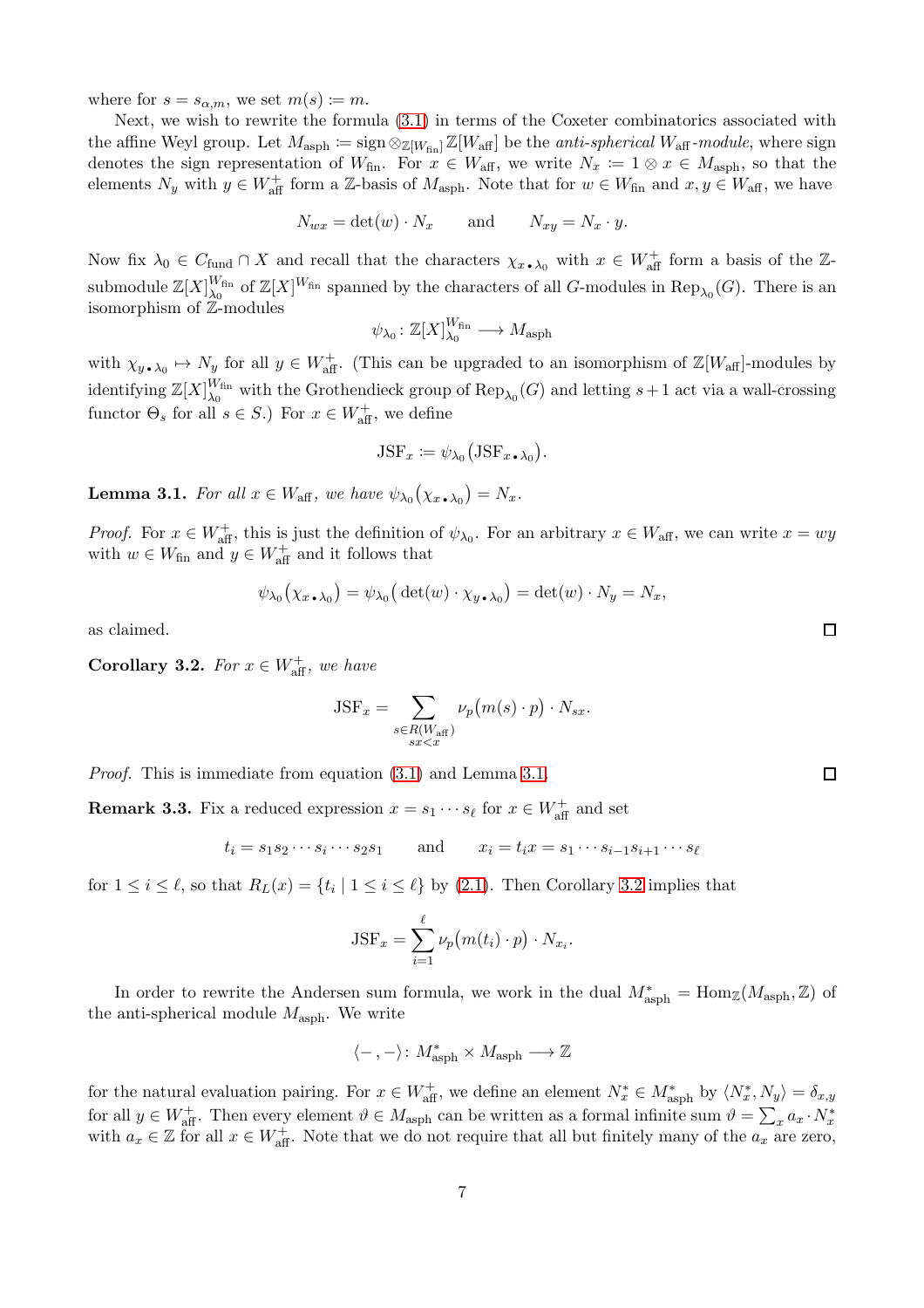the infinite sum is to be understood in the sense that  $\langle \vartheta, N_x \rangle = a_x$  for all  $x \in W_{\text{aff}}^+$ . For  $y \in W_{\text{aff}}$ , there exist unique elements  $w \in W_{fin}$  and  $x \in W_{aff}^+$  with  $y = wx$  and we set  $N_y^* := \det^2(w) \cdot N_x^*$ .

Now let  $\lambda \in X^+$  be p-regular and let  $x \in W_{\text{aff}}^+$  and  $\lambda_0 \in C_{\text{fund}}$  such that  $\lambda = x \cdot \lambda_0$ . Recall that

$$
ASF(\lambda, T) = -\sum_{\alpha \in \Phi^+} \sum_{m \notin I(\lambda, \alpha)} \nu_p(m) \cdot [\text{ch } T : \chi_{\lambda - m\alpha}]
$$
  
= 
$$
-\sum_{\alpha \in \Phi^+} \sum_{mp \notin I(\lambda, \alpha)} \nu_p(mp) \cdot [\text{ch } T : \chi_{\lambda - mp\alpha}],
$$

where  $I(\lambda, \alpha) = \{m \in \mathbb{Z} \mid 0 \leq m \leq \langle \lambda + \rho, \alpha^{\vee} \rangle\}.$  For  $\alpha \in \Phi^+$  and  $m \in \mathbb{Z}$ , the condition that  $mp \notin I(\lambda, \alpha)$  is satisfied if and only if  $m \neq 0$  and the hyperplane  $H_{\alpha,m}^p$  does not separate the alcoves  $C_{\text{fund}}$  and  $x \cdot C_{\text{fund}}$ . As before, we have  $[\text{ch } T : \chi_{\lambda - mp\alpha}] = -[\text{ch } T : \chi_{s_{\alpha,m}}]$  and using Lemma [2.1](#page-4-1) we can rewrite the Andersen sum formula as

(3.2) 
$$
\text{ASF}(x \cdot \lambda_0, T) = \sum_{s \in R(W_{\text{aff}}) \backslash R(W_{\text{fin}})} \nu_p(m(s) \cdot p) \cdot [\text{ch } T : \chi_{sx \cdot \lambda_0}].
$$

Now the characters of the indecomposable tilting modules in  $\text{Rep}_{\lambda_0}(G)$  form a basis of  $\mathbb{Z}[X]_{\lambda_0}^{W_{\text{fin}}}$  $\frac{W \text{fin}}{\lambda_0}$ , so the Andersen sum formula defines a Z-linear map

<span id="page-7-1"></span>
$$
\mathrm{ASF}_{\lambda} \colon \mathbb{Z}[X]_{\lambda_0}^{W_{\mathrm{fin}}} \longrightarrow \mathbb{Z}
$$

with  $\langle \text{ASF}_{\lambda}, \text{ch} T \rangle = \text{ASF}(\lambda, T)$  for every tilting module T in  $\text{Rep}_{\lambda_0}(G)$ , where as before, we write

$$
\langle -, - \rangle \colon \big( \mathbb{Z}[X]_{\lambda_0}^{W_{\mathrm{fin}}}\big)^* \times \mathbb{Z}[X]_{\lambda_0}^{W_{\mathrm{fin}}} \longrightarrow \mathbb{Z}
$$

for the evaluation pairing. Composition with the isomorphism  $\psi_{\lambda_0}: \mathbb{Z}[X]_{\lambda_0}^{W_{fin}} \to M_{\text{asph}}$  defines an isomorphism

$$
\psi_{\lambda_0}^*: M_{\mathrm{asph}}^* \longrightarrow \left(\mathbb{Z}[X]_{\lambda_0}^{W_{\mathrm{fin}}}\right)^*
$$

and we define  $\text{ASF}_x \in M^*_{\text{asph}}$  by the equality

$$
\psi_{\lambda_0}^*(\text{ASF}_x) = \text{ASF}_{x \bullet \lambda_0}.
$$

<span id="page-7-0"></span>**Lemma 3.4.** For all  $y \in W_{\text{aff}}$ , the Z-linear map  $[-: \chi_{y \bullet \lambda_0}] : \mathbb{Z}[X]_{\lambda_0}^{W_{\text{fin}}} \to \mathbb{Z}$  with  $\chi \mapsto [\chi : \chi_{y \bullet \lambda_0}]$ satisfies  $[-: \chi_y, \chi_0] = \psi_{\lambda_0}^*(N_y^*).$ 

*Proof.* Let  $w \in W_{fin}$  and  $x \in W_{aff}^+$  such that  $y = wx$ . For  $z \in W_{aff}^+$ , we have

$$
[\chi_{z \bullet \lambda_0} : \chi_{y \bullet \lambda_0}] = \det(w) \cdot \delta_{x,z} = \det(w) \cdot \langle N_x^*, N_z \rangle = \langle N_y^*, N_z \rangle
$$
  

$$
= \langle N_y^*, \psi_{\lambda_0}(\chi_{z \bullet \lambda_0}) \rangle = \langle \psi_{\lambda_0}^*(N_y^*), \chi_{z \bullet \lambda_0} \rangle
$$

and the claim follows.

<span id="page-7-2"></span>**Corollary 3.5.** For  $x \in W_{\text{aff}}^+$ , we have

$$
ASF_x = \sum_{\substack{s \in R(W_{\text{aff}}) \backslash R(W_{\text{fin}}) \\ sx > x}} \nu_p(m(s) \cdot p) \cdot N_{sx}^*.
$$

Proof. By Lemma [3.4](#page-7-0) and equation [\(3.2\)](#page-7-1), we have

$$
\psi_{\lambda_0}^* \bigg( \sum_{\substack{s \in R(W_{\text{aff}}) \backslash R(W_{\text{fin}}) \\ s \geq x}} \nu_p(m(s) \cdot p) \cdot N_{sx}^* \bigg) = \sum_{\substack{s \in R(W_{\text{aff}}) \backslash R(W_{\text{fin}}) \\ s \geq x}} \nu_p(m(s) \cdot p) \cdot [- : \chi_{sx \cdot \lambda_0}]
$$
  
= ASF<sub>x \cdot \lambda\_0</sub> =  $\psi_{\lambda_0}^* (ASF_x)$ 

and the claim follows.

 $\Box$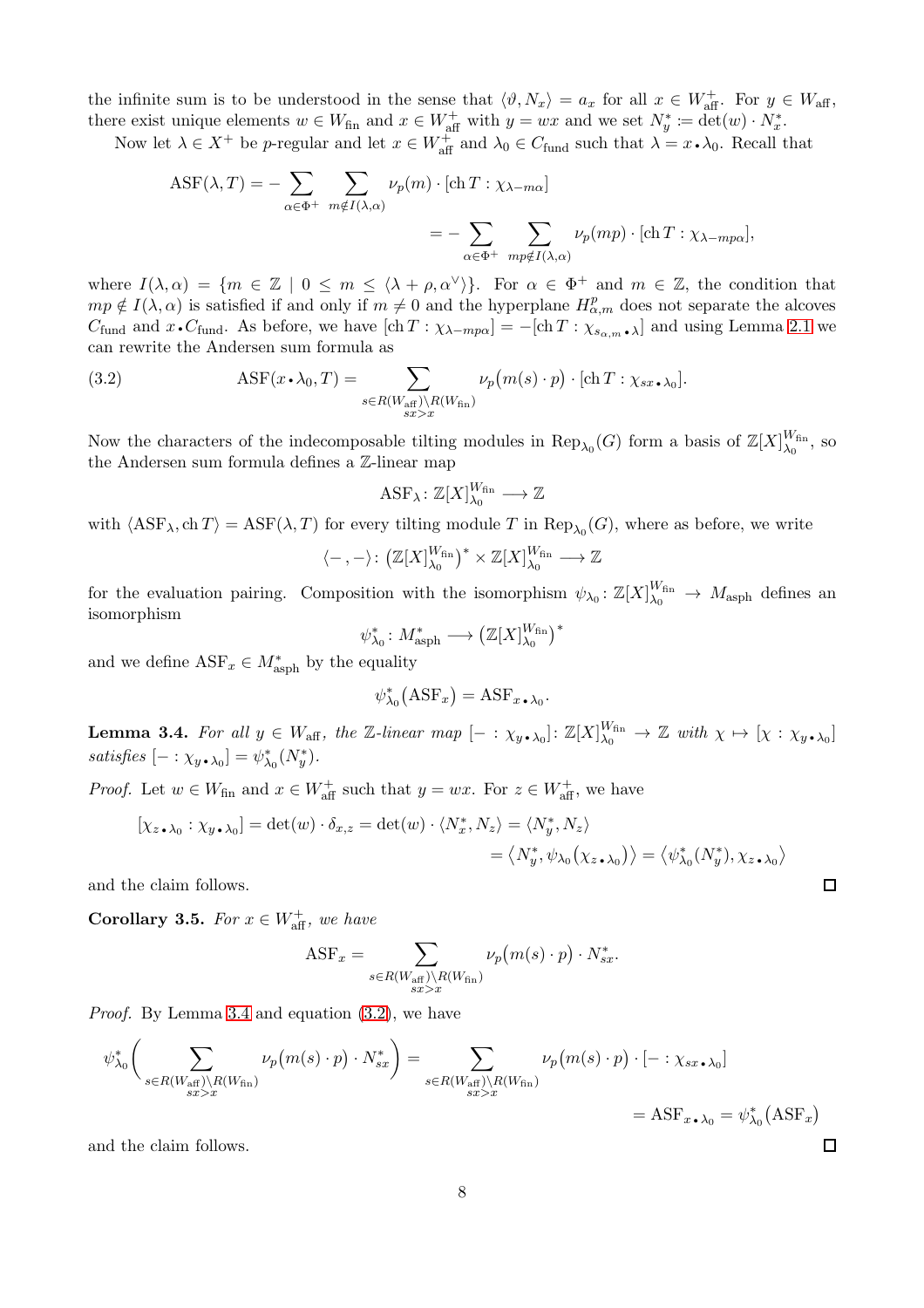# 4 The recursion formula and the duality formula

In this section, we prove the two formulas that were announced in the introduction. We start with the recursion formula.

<span id="page-8-0"></span>**Theorem 4.1** (Recursion formula). Let  $x \in W_{\text{aff}}^+$  and  $s \in S$  such that  $x < xs \in W_{\text{aff}}^+$ . Then  $JSF_{xs} = \nu_p(m(xsx^{-1}) \cdot p) \cdot N_x + JSF_x \cdot s.$ 

Proof. Recall from Corollary [3.2](#page-6-1) that

$$
JSF_x = \sum_{t \in R_L(x)} \nu_p(m(t) \cdot p) \cdot N_{tx} \quad \text{and} \quad JSF_{xs} = \sum_{t \in R_L(xs)} \nu_p(m(t) \cdot p) \cdot N_{txs},
$$

where  $R_L(xs) = R_L(x) \sqcup \{xsx^{-1}\}\$  by Lemma [2.1.](#page-4-1) We conclude that

$$
JSF_{xs} = \sum_{t \in R_L(xs)} \nu_p(m(t) \cdot p) \cdot N_{txs}
$$
  
=  $\nu_p(m(xsx^{-1}) \cdot p) \cdot N_x + \sum_{t \in R_L(x)} \nu_p(m(t) \cdot p) \cdot N_{txs}$   
=  $\nu_p(m(xsx^{-1}) \cdot p) \cdot N_x + \sum_{t \in R_L(x)} \nu_p(m(t) \cdot p) \cdot N_{tx} \cdot s$   
=  $\nu_p(m(xsx^{-1}) \cdot p) \cdot N_x + JSF_x \cdot s$ ,

as claimed.

Next we prove the duality formula, which shows that the Jantzen filtration and the Andersen filtration are closely related to each other, at least on a combinatorial level.

**Theorem 4.2** (Duality formula). For all  $x, y \in W_{\text{aff}}^+$ , we have

$$
\langle \text{ASF}_x, N_y \rangle = \langle N_x^*, \text{JSF}_y \rangle.
$$

Proof. By Corollaries [3.2](#page-6-1) and [3.5,](#page-7-2) we have

$$
\text{JSF}_y = \sum_{\substack{s \in R(W_{\text{aff}}) \\ sy < y}} \nu_p(m(s) \cdot p) \cdot N_{sy} \quad \text{and} \quad \text{ASF}_x = \sum_{\substack{s \in R(W_{\text{aff}}) \backslash R(W_{\text{fin}}) \\ sx > x}} \nu_p(m(s) \cdot p) \cdot N_{sx}^*.
$$

If we write  $\text{JSF}_y = \sum_z a_{y,z} \cdot N_z$  in terms of the basis  $\{N_z \mid z \in W_{\text{aff}}^+\}$  then a summand  $\nu_p(m(s) \cdot p) \cdot N_{sy}$ with  $s \in R_L(y)$  contributes  $\det(w) \cdot \nu_p(m(s) \cdot p)$  to  $a_{y,z}$  precisely when if  $sy = wz$  for some  $w \in W_{fin}$ . Furthermore, for any  $z \in W_{\text{aff}}^+$ , there exists at most one  $s \in R_L(y)$  with  $sy \in W_{\text{fin}}z$  by Lemma [2.3.](#page-4-2) We conclude that

$$
a_{y,z} = \begin{cases} \det(w) \cdot \nu_p(m(s) \cdot p) & \text{if } sy = wz \text{ for some } s \in R_L(y) \text{ and } w \in W_{\text{fin}}, \\ 0 & \text{otherwise.} \end{cases}
$$

Analogously, we can write  $\text{ASF}_x = \sum_z b_{x,z} \cdot N_z^*$  with

$$
b_{x,z} = \begin{cases} \det(w) \cdot \nu_p(m(s) \cdot p) & \text{if } x < sx = wz \text{ for some } s \in R(W_{\text{aff}}) \setminus R(W_{\text{fin}}) \text{ and } w \in W_{\text{fin}}, \\ 0 & \text{otherwise.} \end{cases}
$$

If  $sy = wx$  for some  $s \in R_L(y)$  and  $w \in W_{fin}$  then  $s \notin W_{fin}$  because  $sy < y$  and y is minimal in the coset  $W_{fin}y$ . By Lemma [2.4,](#page-5-2) we have  $w^{-1}sw \in R_L(w^{-1}y) \setminus R(W_{fin})$  and it follows that

$$
x = (w^{-1}sw)w^{-1}y < w^{-1}y = (w^{-1}sw)x.
$$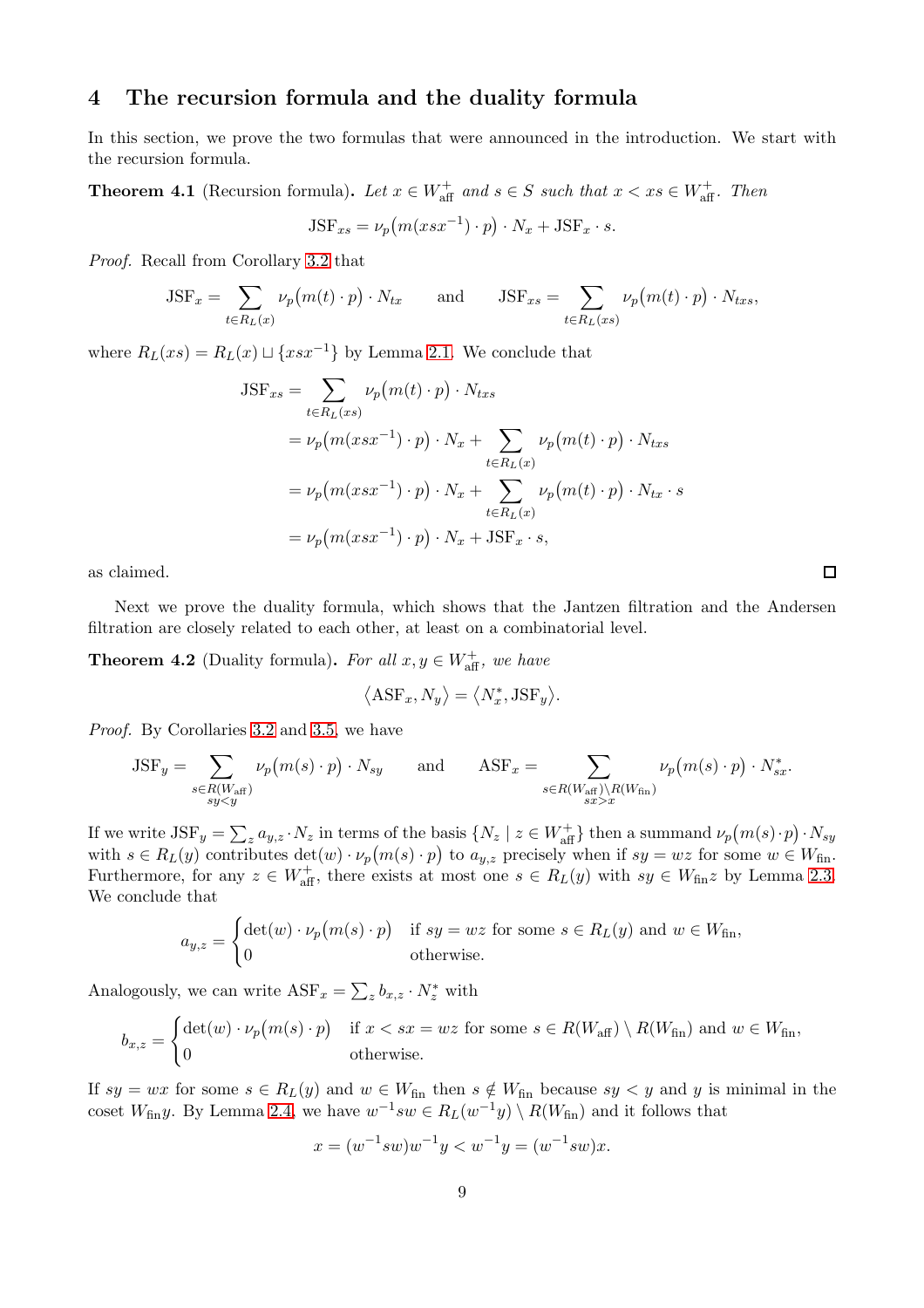This implies that

$$
a_{y,x} = \det(w) \cdot \nu_p(m(s) \cdot p) = \det(w^{-1}) \cdot \nu_p(m(w^{-1}sw) \cdot p) = b_{x,y}.
$$

If  $x < sx = wy$  for some  $s \in R(W_{\text{aff}}) \setminus R(W_{\text{fin}})$  and  $w \in W_{\text{fin}}$  then  $s \in R_L(wy)$  and  $w^{-1}sw \in R_L(y)$ by Lemma [2.4.](#page-5-2) Furthermore, we have  $w^{-1}x = (w^{-1}sw)y$  and it follows that

$$
b_{x,y} = \det(w) \cdot \nu_p(m(s) \cdot p) = \det(w^{-1}) \cdot \nu_p(m(w^{-1}sw) \cdot p) = a_{y,x}.
$$

We conclude that

$$
\left\langle \text{ASF}_x, N_y \right\rangle = b_{x,y} = a_{y,x} = \left\langle N_x^*, \text{JSF}_y \right\rangle
$$

for all  $x, y \in W_{\text{aff}}^+$ .

<span id="page-9-0"></span>Remark 4.3. The duality formula

$$
\langle \text{ASF}_x, N_y \rangle = \langle N_x^*, \text{JSF}_y \rangle
$$

can be generalized to non-regular weights, even when the characteristic  $p$  is smaller than the Coxeter number of G. For  $\lambda \in X^+$ , we define  $JSF_{\lambda} \in \mathbb{Z}[X]^{W_{fin}}$  and  $ASF_{\lambda} \in (\mathbb{Z}[X]^{W_{fin}})^*$  by

$$
JSF_{\lambda} = \sum_{i>0} \text{ch} \,\Delta(\lambda)^i \qquad \text{and} \qquad \langle \text{ASF}_{\lambda}, \text{ch} \, T \rangle = \sum_{i>0} \dim \bar{F}^i_{\lambda}(T)
$$

for every tilting module T, where  $\langle -, - \rangle$ :  $(\mathbb{Z}[X]^{W_{fin}})^* \times \mathbb{Z}[X]^{W_{fin}} \to \mathbb{Z}$  denotes the evaluation pairing. Writing  $\chi_{\lambda}^* \in (\mathbb{Z}[X]^{W_{\text{fin}}})^*$  for the 'dual basis' with  $\langle \chi_{\lambda}^*, \chi_{\mu} \rangle = \delta_{\lambda,\mu}$  for all  $\mu \in X^+$ , we have the following natural extension of the duality formula to arbitrary weights:

$$
\langle \text{ASF}_{\lambda}, \chi_{\mu} \rangle = \langle \chi_{\lambda}^*, \text{JSF}_{\mu} \rangle
$$

This formula has already appeared (implicitly) in [\[AK08\]](#page-21-9). (Compare the bijection constructed in the proof of Proposition 4.9 in [\[AK08\]](#page-21-9) with the sum formulas from Section [1.](#page-2-0)) In the same paper, H.H. Andersen and U. Kulkarni also give a representation theoretic explanation using a certain torsion Euler characteristic, see also Subsection [5.3](#page-17-1) below.

# <span id="page-9-1"></span>5 Two interpretations of the recursion formula

In this section, we give two representation theoretic explanations for the recursion formula

$$
JSF_{xs} = \nu_p (xsx^{-1}) \cdot N_x + JSF_x \cdot s
$$

from Theorem [4.1.](#page-8-0) In both cases, we use wall-crossing functors to relate the sum formulas for Weyl modules with highest weights in adjacent alcoves.

Recall that we write  $G_{\mathbb{Z}_p}$  for the group scheme over  $\mathbb{Z}_p$  corresponding to G. As the Jantzen filtration of  $\Delta(\lambda)$  is defined using the generator  $c_{\lambda}$  of  $\text{Hom}_{G_{\mathbb{Z}_p}}(\Delta_{\mathbb{Z}_p}(\lambda), \nabla_{\mathbb{Z}_p}(\lambda))$ , we work with lifts of translation functors to the category  $\text{Rep}(G_{\mathbb{Z}_p})$  of finitely generated rational  $G_{\mathbb{Z}_p}$ -modules. This is possible by results of H.H. Andersen, as explained below.

#### 5.1 Translation functors over  $\mathbb{Z}_p$

By Proposition 5.2 and Theorem 5.4 in [\[And83\]](#page-21-13), the category  $\text{Rep}(G_{\mathbb{Z}_p})$  admits a decomposition into linkage classes

$$
Rep(G_{\mathbb{Z}_p}) = \bigoplus_{\lambda \in \overline{C}_{\text{fund}} \cap X} Rep_{\lambda}(G_{\mathbb{Z}_p}),
$$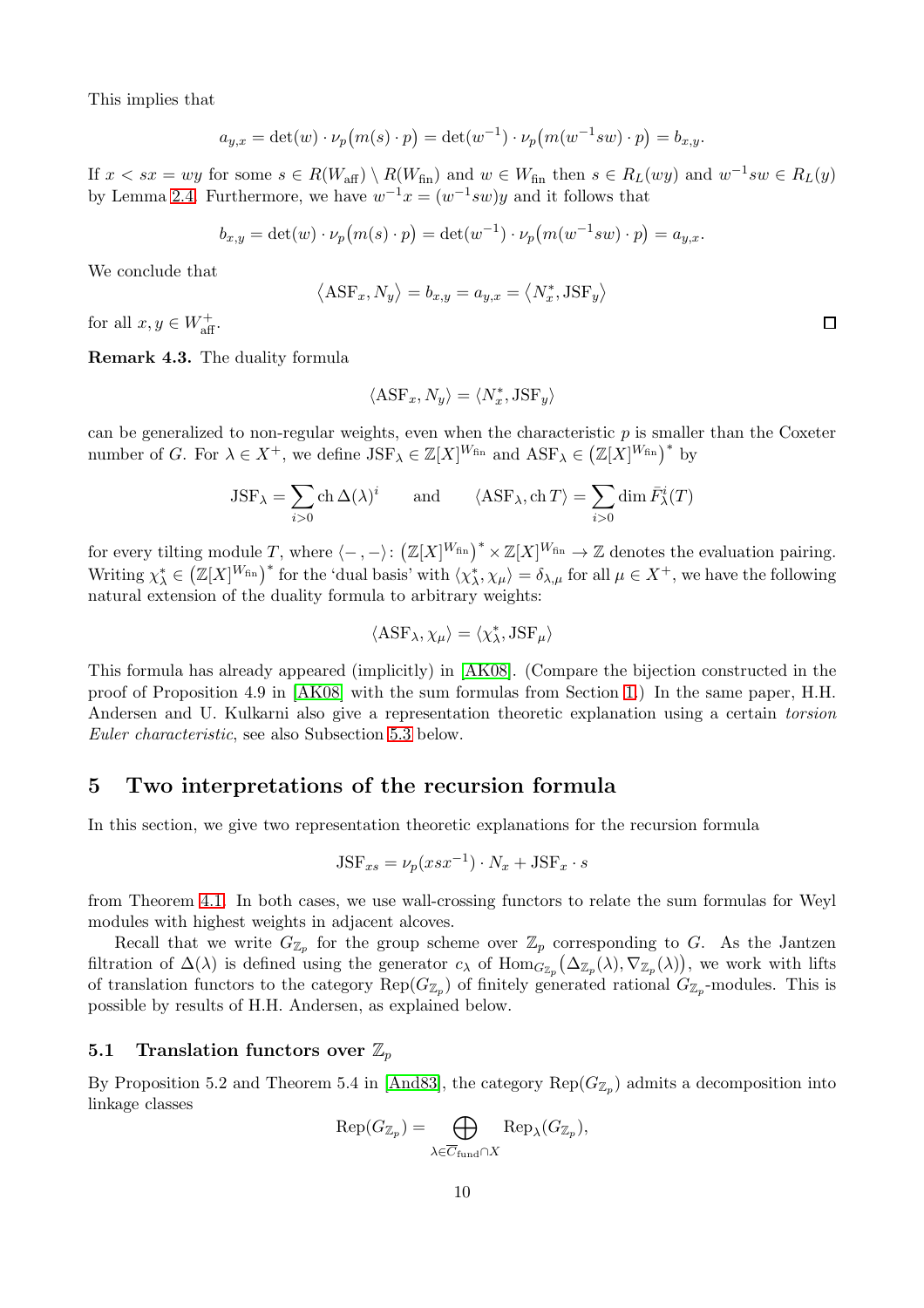where  ${\rm Rep}_\lambda(G_{\mathbb{Z}_p})$  denotes the full subcategory of  $G_{\mathbb{Z}_p}.$  modules  $M$  such that  $M\otimes\mathbb{F}$  belongs to  ${\rm Rep}_\lambda(G).$ Using the projection functors  $pr_\lambda\colon \mathrm{Rep}(G_{\mathbb{Z}_p})\to \mathrm{Rep}_\lambda(G_{\mathbb{Z}_p})$ , it is possible to define mutually right and left adjoint exact translation functors

$$
T_{\lambda}^{\mu}: \text{Rep}_{\lambda}(G_{\mathbb{Z}_p}) \to \text{Rep}_{\mu}(G_{\mathbb{Z}_p})
$$
 and  $T_{\mu}^{\lambda}: \text{Rep}_{\mu}(G_{\mathbb{Z}_p}) \to \text{Rep}_{\lambda}(G_{\mathbb{Z}_p})$ 

for  $\lambda, \mu \in C_{\text{fund}} \cap X$  just as in Section II.7 in [\[Jan03\]](#page-21-10), see Lemma 5.5 in [\[And97\]](#page-21-8). For  $G_{\mathbb{Z}_p}$ -modules M and N in  $\text{Rep}_{\lambda}(G_{\mathbb{Z}_p})$  and  $\text{Rep}_{\mu}(G_{\mathbb{Z}_p})$ , respectively, the adjunction between  $T^{\mu}_{\lambda}$  $T^{\mu}_{\mu}$  and  $T^{\lambda}_{\mu}$  gives rise to natural isomorphisms

$$
\mathrm{adj}_1\colon \mathrm{Hom}_{G_{\mathbb{Z}_p}}\big(M,T^\lambda_\mu N\big)\longrightarrow \mathrm{Hom}_{G_{\mathbb{Z}_p}}\big(T^\mu_\lambda M,N\big)
$$

and

$$
\text{adj}_2\colon\text{Hom}_{G_{\mathbb{Z}_p}}(N,T^\mu_\lambda M)\longrightarrow\text{Hom}_{G_{\mathbb{Z}_p}}(T^\lambda_\mu N,M)
$$

such that

$$
adj_1(f \circ g) = adj_1(f) \circ T_{\lambda}^{\mu}(g), \qquad \text{adj}_2(f \circ g) = adj_2(f) \circ T_{\mu}^{\lambda}(g),
$$
  

$$
adj_1(T_{\mu}^{\lambda} f \circ g) = f \circ adj_1(g), \qquad \text{adj}_2(T_{\lambda}^{\mu} f \circ g) = f \circ adj_2(g)
$$

for all morphisms f and g in suitable Hom-spaces. Now fix  $\lambda \in C_{\text{fund}} \cap X$  and  $\mu \in \overline{C}_{\text{fund}} \cap X$  such that  $\text{Stab}_{W_{\text{aff}}}(\mu) = \{1, s\}$  for some  $s \in S$ . For  $x \in W_{\text{aff}}^+$  with  $x < xs$  and  $xs \in W_{\text{aff}}^+$ , we have  $x \cdot \mu \in X^+$ and there are isomorphisms

$$
T^{\mu}_{\lambda} \Delta_{\mathbb{Z}_p}(x \cdot \lambda) \cong \Delta_{\mathbb{Z}_p}(x \cdot \mu) \cong T^{\mu}_{\lambda} \Delta_{\mathbb{Z}_p}(xs \cdot \lambda) \quad \text{and} \quad T^{\mu}_{\lambda} \nabla_{\mathbb{Z}_p}(x \cdot \lambda) \cong \nabla_{\mathbb{Z}_p}(x \cdot \mu) \cong T^{\mu}_{\lambda} \nabla_{\mathbb{Z}_p}(xs \cdot \lambda).
$$

Furthermore, there are short exact sequences

$$
0 \longrightarrow \Delta_{\mathbb{Z}_p}(xs \cdot \lambda) \xrightarrow{i} T^{\lambda}_{\mu} \Delta_{\mathbb{Z}_p}(x \cdot \mu) \xrightarrow{\pi} \Delta_{\mathbb{Z}_p}(x \cdot \lambda) \longrightarrow 0
$$

and

$$
0 \longrightarrow \nabla_{\mathbb{Z}_p}(x \cdot \lambda) \xrightarrow{i'} T^{\lambda}_{\mu} \nabla_{\mathbb{Z}_p}(x \cdot \mu) \xrightarrow{\pi'} \nabla_{\mathbb{Z}_p}(xs \cdot \lambda) \longrightarrow 0
$$

with

$$
i = \mathrm{adj}_{1}^{-1}(\mathrm{id}_{\Delta_{\mathbb{Z}_{p}}(x \bullet \mu)}), \qquad i' = \mathrm{adj}_{1}^{-1}(\mathrm{id}_{\nabla_{\mathbb{Z}_{p}}(x \bullet \mu)})
$$

and

$$
\pi = \mathrm{adj}_2(\mathrm{id}_{\Delta_{\mathbb{Z}_p}(x \bullet \mu)}), \qquad \pi' = \mathrm{adj}_2(\mathrm{id}_{\nabla_{\mathbb{Z}_p}(x \bullet \mu)}),
$$

see Section 2.4 in [\[And97\]](#page-21-8). Let us further consider the morphisms

$$
r = \mathrm{adj}_2\big(\mathrm{id}_{\Delta_{\mathbb{Z}_p}(x \cdot \mu)}\big) : T_\mu^\lambda \Delta_{\mathbb{Z}_p}(x \cdot \mu) \longrightarrow \Delta_{\mathbb{Z}_p}(xs \cdot \lambda)
$$
  

$$
r' = \mathrm{adj}_2\big(\mathrm{id}_{\nabla_{\mathbb{Z}_p}(x \cdot \mu)}\big) : T_\mu^\lambda \nabla_{\mathbb{Z}_p}(x \cdot \mu) \longrightarrow \nabla_{\mathbb{Z}_p}(x \cdot \lambda)
$$
  

$$
s = \mathrm{adj}_1^{-1}\big(\mathrm{id}_{\Delta_{\mathbb{Z}_p}(x \cdot \mu)}\big) : \Delta_{\mathbb{Z}_p}(x \cdot \lambda) \longrightarrow T_\mu^\lambda \Delta_{\mathbb{Z}_p}(x \cdot \mu)
$$
  

$$
s' = \mathrm{adj}_1^{-1}\big(\mathrm{id}_{\nabla_{\mathbb{Z}_p}(x \cdot \mu)}\big) : \nabla_{\mathbb{Z}_p}(xs \cdot \lambda) \longrightarrow T_\mu^\lambda \nabla_{\mathbb{Z}_p}(x \cdot \mu).
$$

The following two lemmas give certain relations for the composition of these homomorphisms and for their composition with the homomorphisms  $c_{x \bullet \lambda}$  and  $c_{xs \bullet \lambda}$ .

<span id="page-10-0"></span>**Lemma 5.1** (Andersen). Let  $m = \nu_p(\dim \Delta(x \cdot \mu))$ . Then we have

$$
r \circ i = p^m \cdot \mathrm{id}_{\Delta_{\mathbb{Z}_p}(xs \cdot \lambda)}, \qquad r' \circ i' = p^m \cdot \mathrm{id}_{\nabla_{\mathbb{Z}_p}(x \cdot \lambda)},
$$

$$
\pi \circ s = p^m \cdot \mathrm{id}_{\Delta_{\mathbb{Z}_p}(x \cdot \lambda)}, \qquad \pi' \circ s' = p^m \cdot \mathrm{id}_{\nabla_{\mathbb{Z}_p}(xs \cdot \lambda)}.
$$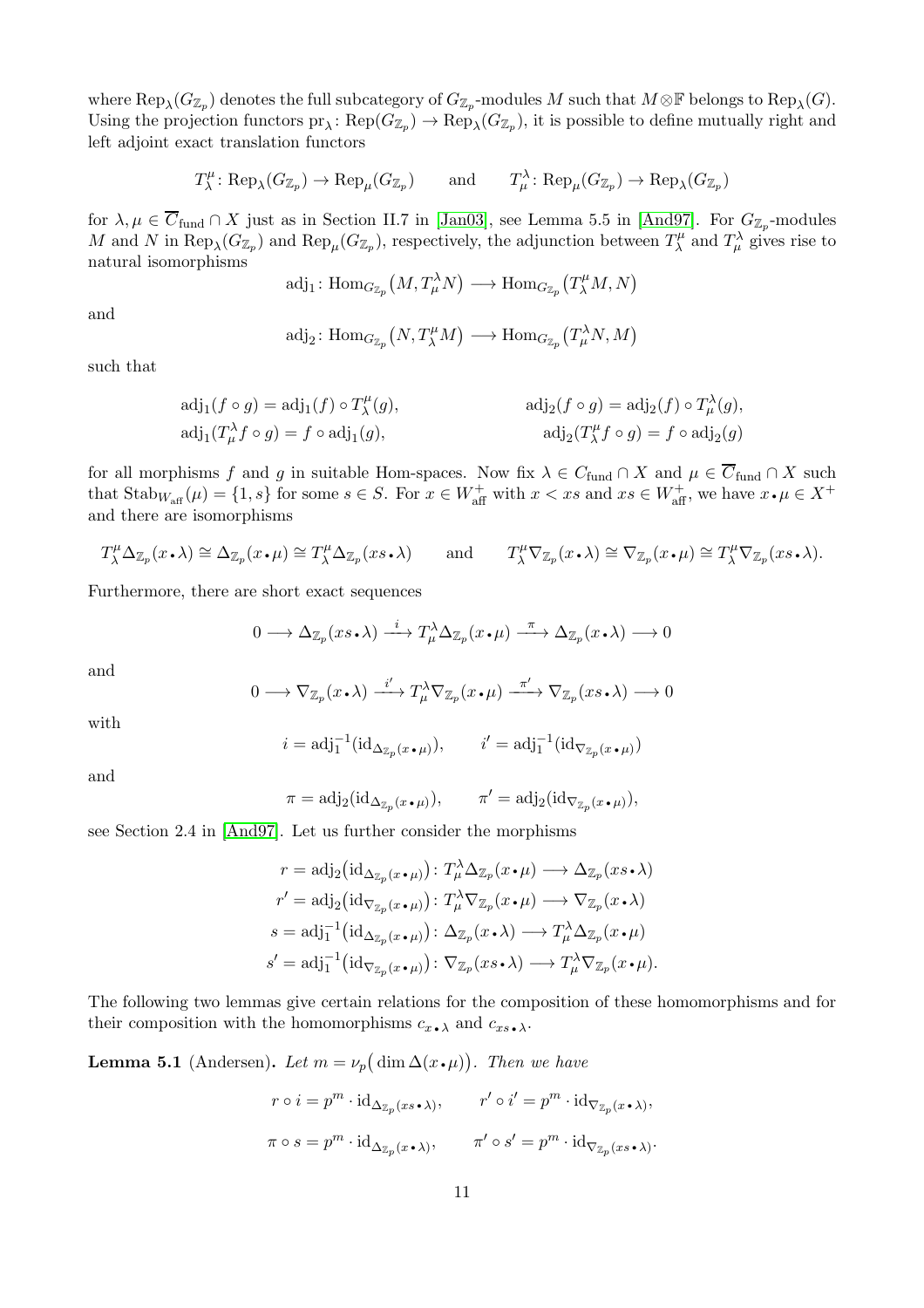Proof. See Lemma 2.4 in [\[And97\]](#page-21-8).

<span id="page-11-0"></span>**Lemma 5.2** (Andersen). Let  $\beta = T^{\lambda}_{\mu} c_{x \cdot \mu}$ . Up to units in  $\mathbb{Z}_p$ , we have  $c_{x \cdot \mu} = T^{\mu}_{\lambda}$ <br>commutative diagrams.  $\lambda^{\mu} c_{x \bullet \lambda}$  and there are commutative diagrams

$$
T^{\lambda}_{\mu} \Delta_{\mathbb{Z}_p}(x \cdot \mu) \xrightarrow{\beta} T^{\lambda}_{\mu} \nabla_{\mathbb{Z}_p}(x \cdot \mu) \qquad T^{\lambda}_{\mu} \Delta_{\mathbb{Z}_p}(x \cdot \mu) \xrightarrow{\beta} T^{\lambda}_{\mu} \nabla_{\mathbb{Z}_p}(x \cdot \mu)
$$
\n
$$
\pi \Bigg|_{T'} \qquad and \qquad i \Bigg|_{T'} \Bigg|_{T'}
$$
\n
$$
\Delta_{\mathbb{Z}_p}(x \cdot \lambda) \xrightarrow{C_{x \cdot \lambda}} \nabla_{\mathbb{Z}_p}(x \cdot \lambda) \qquad \Delta_{\mathbb{Z}_p}(xs \cdot \lambda) \xrightarrow{C_{xs \cdot \lambda}} \nabla_{\mathbb{Z}_p}(xs \cdot \lambda)
$$

Proof. The short exact sequence

$$
0 \longrightarrow \nabla_{\mathbb{Z}_p}(x \cdot \lambda) \xrightarrow{i'} T^{\lambda}_{\mu} \nabla_{\mathbb{Z}_p}(x \cdot \mu) \xrightarrow{\pi'} \nabla_{\mathbb{Z}_p}(xs \cdot \lambda) \longrightarrow 0
$$

gives rise to an exact sequence

$$
0 \to \text{Hom}_{G_{\mathbb{Z}_p}}(\Delta_{\mathbb{Z}_p}(x \cdot \lambda), \nabla_{\mathbb{Z}_p}(x \cdot \lambda)) \to \text{Hom}_{G_{\mathbb{Z}_p}}(\Delta_{\mathbb{Z}_p}(x \cdot \lambda), T_\mu^\lambda \nabla_{\mathbb{Z}_p}(x \cdot \mu)) \to \text{Hom}_{G_{\mathbb{Z}_p}}(\Delta_{\mathbb{Z}_p}(x \cdot \lambda), \nabla_{\mathbb{Z}_p}(xs \cdot \lambda)) = 0,
$$

so the map  $\varphi \mapsto \text{adj}_1(i' \circ \varphi)$  gives an isomorphism

$$
\begin{aligned} \mathrm{Hom}_{G_{\mathbb{Z}_p}}\big(\Delta_{\mathbb{Z}_p}(x\boldsymbol{\cdot}\lambda), \nabla_{\mathbb{Z}_p}(x\boldsymbol{\cdot}\lambda)\big) &\cong \mathrm{Hom}_{G_{\mathbb{Z}_p}}\big(\Delta_{\mathbb{Z}_p}(x\boldsymbol{\cdot}\lambda), T_\mu^\lambda \nabla_{\mathbb{Z}_p}(x\boldsymbol{\cdot}\mu)\big) \\ &\cong \mathrm{Hom}_{G_{\mathbb{Z}_p}}\big(T_\lambda^\mu \Delta_{\mathbb{Z}_p}(x\boldsymbol{\cdot}\lambda), \nabla_{\mathbb{Z}_p}(x\boldsymbol{\cdot}\mu)\big) \\ &\cong \mathrm{Hom}_{G_{\mathbb{Z}_p}}\big(\Delta_{\mathbb{Z}_p}(x\boldsymbol{\cdot}\mu), \nabla_{\mathbb{Z}_p}(x\boldsymbol{\cdot}\mu)\big). \end{aligned}
$$

Hence up to a unit in  $\mathbb{Z}_p$ , we have

$$
c_{x \bullet \mu} = \mathrm{adj}_1(i' \circ c_{x \bullet \lambda}) = \mathrm{adj}_1(i') \circ T_\lambda^\mu c_{x \bullet \lambda} = \mathrm{id}_{\nabla_{\mathbb{Z}_p}(\mu)} \circ T_\lambda^\mu c_{x \bullet \lambda} = T_\lambda^\mu c_{x \bullet \lambda}
$$

matching the first claim. Commutativity of the diagrams follows from Lemma 2.5 in [\[And97\]](#page-21-8).  $\Box$ 

#### 5.2 Cokernels and exact sequences

Recall from Section [1](#page-2-0) that every homomorphism of  $\mathbb{Z}_p$ -modules  $\varphi: M \to N$  gives rise to a filtration

$$
M = F^0(\varphi) \supseteq F^1(\varphi) \supseteq F^2(\varphi) \supseteq \cdots
$$

with  $F^i(\varphi) := \varphi^{-1}(p^i \cdot N)$  for  $i \geq 0$ . We write  $\overline{F}^i(\varphi)$  for the subspace spanned by the image of  $F^i(\varphi)$ in  $M \otimes \mathbb{F}$ . Under some additional hypotheses on  $\varphi$ , we can give an alternative description of the length of this filtration and of the sum of the dimensions of the vector spaces  $\bar{F}^i(\varphi)$  for  $i > 0$ .

**Definition 5.3.** Let M be a finitely generated torsion  $\mathbb{Z}_p$ -module. Then  $M \cong \prod_{i=1}^r \mathbb{Z}_p/p^{d_i} \mathbb{Z}_p$  for certain positive integers  $d_1, \ldots, d_r$  and we write

$$
\ell(M) = \sum_{i=1}^{r} d_i \quad \text{and} \quad \text{tmax}(M) = \max\{d_i \mid 1 \le i \le r\}
$$

for the composition length and the maximal torsion of M, respectively.

Let us write  $\mathbb{Q}_p$  for the field of p-adic numbers. The following lemma is well-known, see for instance Section II.8.18 in [\[Jan03\]](#page-21-10).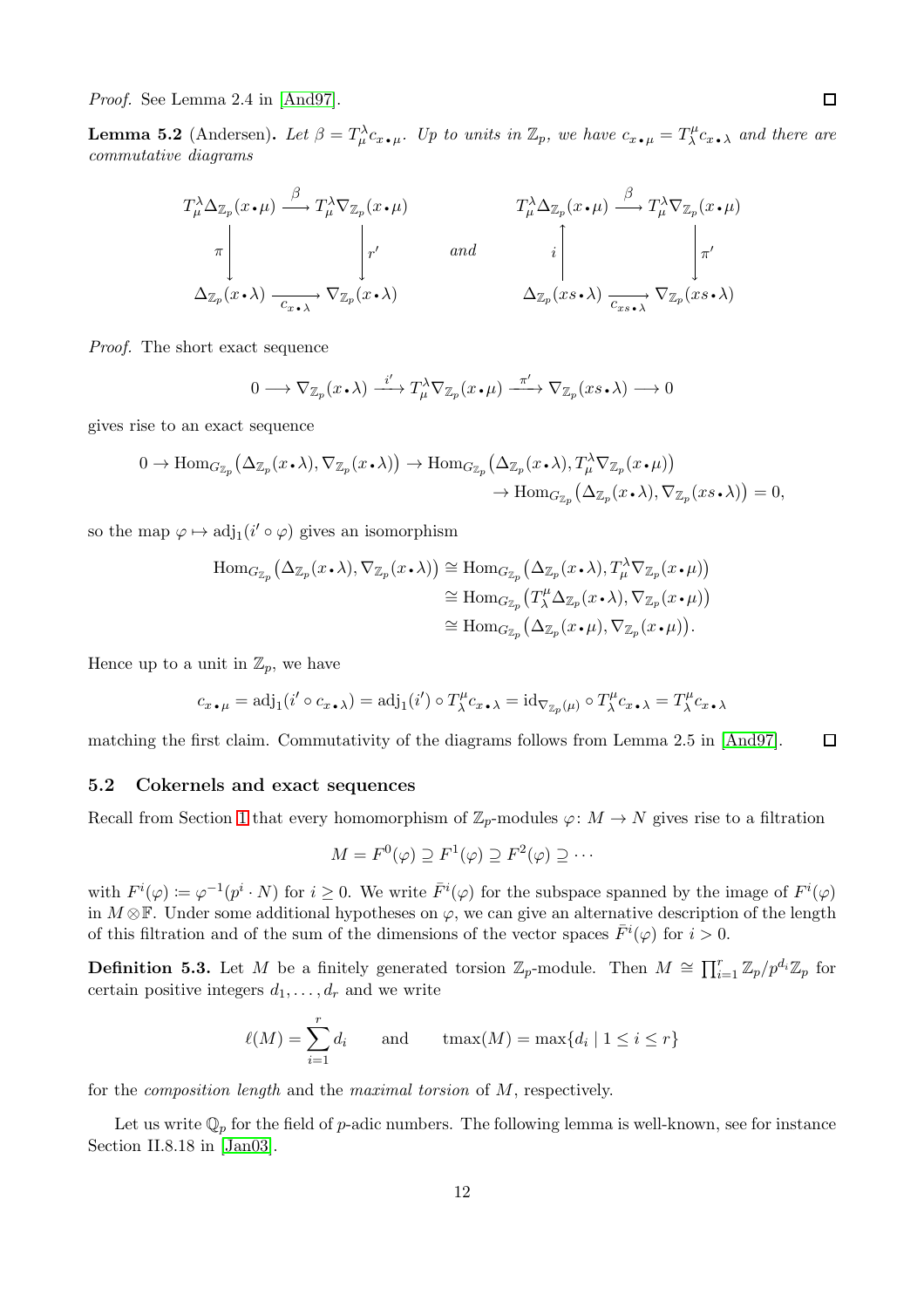<span id="page-12-0"></span>**Lemma 5.4.** Let M and N be free  $\mathbb{Z}_p$ -modules of finite rank and let  $\varphi \colon M \to N$  be a homomorphism of  $\mathbb{Z}_p$ -modules such that  $\varphi \otimes \mathbb{Q}_p$  is an isomorphism. Then  $\text{cok}(\varphi)$  is a torsion  $\mathbb{Z}_p$ -module and

$$
\sum_{i>0} \dim \bar{F}^i(\varphi) = \ell(\text{cok}(\varphi)) \qquad \text{and} \qquad \max\{i \mid \bar{F}^i(\varphi) \neq 0\} = \text{tmax}(\text{cok}(\varphi)).
$$

*Proof.* By applying the exact functor  $-\otimes \mathbb{Q}_p$  to the exact sequence

$$
0 \to \ker(\varphi) \to M \xrightarrow{\varphi} N \to \operatorname{cok}(\varphi) \to 0
$$

and using the fact that a  $\mathbb{Z}_p$ -module M' is torsion if and only if  $M' \otimes \mathbb{Q}_p \cong 0$ , we see that  $\ker(\varphi)$ and  $\operatorname{cok}(\varphi)$  are torsion  $\mathbb{Z}_p$ -modules. As M is free, it follows that  $\varphi$  is injective and by the elementary divisor theorem, we can choose  $\mathbb{Z}_p$ -bases  $m_1, \ldots, m_r$  of M and  $n_1, \ldots, n_r$  of N such that  $\varphi(m_i) = a_i \cdot n_i$ for some  $0 \neq a_i \in \mathbb{Z}_p$  for all i. Then  $F^j(\varphi)$  has a basis given by

$$
\{m_i \mid \nu_p(a_i) \ge j\} \cup \{p^{j-\nu_p(a_i)} \cdot m_i \mid \nu_p(a_i) < j\},\
$$

so  $\{m_i\otimes 1 \mid \nu_p(a_i)\geq j\}$  is a basis of the vector space  $\bar{F}^j(\varphi)$  and it follows that

$$
\sum_{j>0} \dim \left( \bar{F}^j(\varphi) \right) = \sum_{j>0} |\{i \mid \nu_p(a_i) \geq j\}| = |\{(i,j) \mid \nu_p(a_i) \geq j\}| = \sum_{i=1}^r \nu_p(a_i) = \ell(\text{cok}(\varphi)).
$$

Furthermore, the description of the bases of the vector spaces  $\bar{F}^{j}(\varphi)$  implies that

$$
\max\{j\geq 0 \mid \bar{F}^j(\varphi)\neq 0\} = \max\{\nu_p(a_i) \mid 1\leq i\leq r\} = \max\bigl(\text{cok}(\varphi)\bigr),
$$

as claimed.

Every rational  $G_{\mathbb{Z}_p}$ -module M has a weight space decomposition  $M=\bigoplus_{\delta\in X}M_\delta.$  If M is a torsion module then so are all of the weight spaces and this allows us to define a character for M.

**Definition 5.5.** Let M be a torsion  $G_{\mathbb{Z}_p}$ -module. The *torsion character* of M is

$$
\operatorname{ch} M := \sum_{\delta \in X} \ell(M_{\delta}) \cdot e^{\delta} \in \mathbb{Z}[X]^{W_{\text{fin}}}.
$$

<span id="page-12-2"></span>**Remark 5.6.** Let us write  $\text{Rep}^{\text{tor}}(G_{\mathbb{Z}_p})$  for the category of finitely generated torsion  $G_{\mathbb{Z}_p}$ -modules and  $[\text{Rep}^{\text{tor}}(G_{\mathbb{Z}_p})]$  for its Grothendieck group. It is straightforward to see from the definition that characters of torsion  $G_{\mathbb{Z}_p}$ -modules are additive on short exact sequences, so the torsion character defines an isomorphism between  $[\text{Rep}^{\text{tor}}(G_{\mathbb{Z}_p})]$  and  $\mathbb{Z}[X]^{W_{\text{fin}}}$  that sends the isomorphism class of the torsion  $G_{\mathbb{Z}_p}$ -module  $\nabla_{\mathbb{Z}_p}(\lambda) \otimes (\mathbb{Z}_p/p\mathbb{Z}_p)$  to  $\chi_\lambda$  for all  $\lambda \in X^+$ . (Indeed, all irreducible  $G_{\mathbb{Z}_p}$ -modules remain irreducible under extension of scalars to  $\mathbb F,$  so the torsion character takes a basis of  $[{\rm Rep}^{\rm tor}(G_{\mathbb Z_p})]$ to a basis of  $\mathbb{Z}[X]^{W_{fin}}$  because the corresponding statement is true for  $[Rep(G)]$ .)

<span id="page-12-1"></span>**Lemma 5.7.** Let  $\varphi: M \to N$  be a homomorphism of  $G_{\mathbb{Z}_p}$ -modules. Further suppose that M and N are free of finite rank over  $\mathbb{Z}_p$  and that  $\varphi \otimes \mathbb{Q}_p$  is an isomorphism. Then

$$
\sum_{i>0} \operatorname{ch} \bar{F}^i(\varphi) = \operatorname{ch} \operatorname{cok}(\varphi).
$$

*Proof.* By Lemma [5.4,](#page-12-0) the  $G_{\mathbb{Z}_p}$ -module  $\text{cok}(\varphi)$  is torsion, so that  $\text{ch} \text{cok}(\varphi)$  is well-defined. For  $\delta \in X$ , denote by  $\varphi_{\delta} : M_{\delta} \to N_{\delta}$  the restriction of  $\varphi$  to the  $\delta$ -weight spaces of M and N. As M and N are free of finite rank, so are  $M_\delta$  and  $N_\delta$ , and as  $\varphi \otimes \mathbb{Q}_p$  is an isomorphism, so is  $\varphi_\delta \otimes \mathbb{Q}_p$ . The filtration  $F^{\bullet}(\varphi)$  is compatible with the weight space decomposition (that is  $F^{i}(\varphi_{\delta}) = F^{i}(\varphi)_{\delta}$ ) and Lemma [5.4](#page-12-0) implies that

$$
\sum_{i>0} \dim \bar{F}^i(\varphi)_{\delta} = \sum_{i>0} \dim \bar{F}^i(\varphi_{\delta}) = \ell (\mathrm{cok}(\varphi_{\delta})) = \ell (\mathrm{cok}(\varphi)_{\delta}).
$$

Now the claim is immediate from the definition of torsion characters.

 $\Box$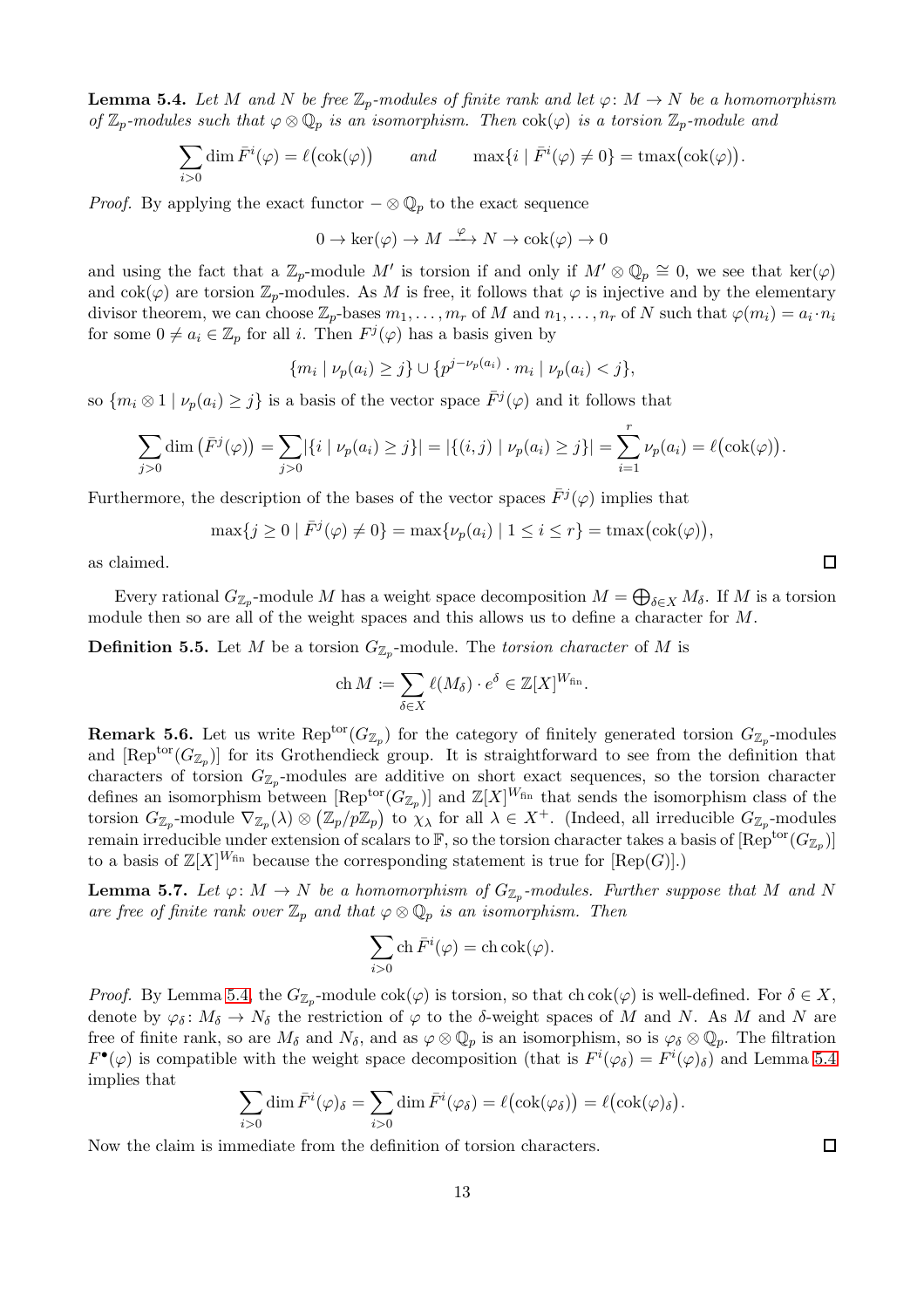<span id="page-13-1"></span>Corollary 5.8. For  $\delta \in X^+$ , we have

$$
JSF_{\delta} = ch\left(\mathrm{cok}(c_{\delta})\right).
$$

*Proof.* By definition, we have  $JSF_{\delta} = \sum_{i>0} \text{ch } \Delta(\delta)^i$ , where  $\Delta(\delta)^i = \overline{F}^i(c_{\delta})$ . Now  $c_{\delta} \otimes \mathbb{Q}_p$  is an isomorphism between the simple  $G_{\mathbb{Q}_p}$ -modules  $\Delta_{\mathbb{Q}_p}(\delta)$  and  $\nabla_{\mathbb{Q}_p}(\delta)$  of highest weight  $\delta$  and the claim follows from Lemma [5.7.](#page-12-1) □

By Remark [5.6](#page-12-2) and Corollary [5.8,](#page-13-1) we can compute  $JSF_{\delta}$  by computing the class  $[\cosh(c_{\delta})]$  in the Grothendieck group of finitely generated torsion  $G_{\mathbb{Z}_p}$ -modules, for all  $\delta \in X^+$ .

As before, let us fix  $\lambda \in C_{\text{fund}} \cap X$  and  $\mu \in \overline{C}_{\text{fund}} \cap X$  with  $\text{Stab}_{W_{\text{aff}}}(\mu) = \{1, s\}$ . The s-wall crossing functor on  $\text{Rep}_{\lambda}(G)$  is defined as  $\Theta_s = T^{\lambda}_{\mu} \circ T^{\mu}_{\lambda}$ <sup>μ</sup>. Writing Rep<sub>λ</sub><sup>tor</sup>( $G_{\mathbb{Z}_p}$ ) for the category of finitely generated torsion  $G_{\mathbb{Z}_p}$ -modules in  $\text{Rep}_{\lambda}(G_{\mathbb{Z}_p})$ , there is an isomorphism of abelian groups

$$
[\text{Rep}^{\text{tor}}_{\lambda}(G_{\mathbb{Z}_p})] \longrightarrow M_{\text{asph}}
$$

with  $[\nabla_{\mathbb{Z}_p}(x \cdot \lambda) \otimes (\mathbb{Z}_p/p\mathbb{Z}_p)] \mapsto N_x$ . The latter can be upgraded to an isomorphism of  $\mathbb{Z}[W_{\text{aff}}]$ -modules by setting  $[M] \cdot (s+1) := [\Theta_s M]$  for  $s \in S$  and for a  $G_{\mathbb{Z}_p}$ -module M in  $\text{Rep}_{\lambda}^{\text{tor}}(G_{\mathbb{Z}_p})$ . For the remainder of this section, we write  $\Delta_x = \Delta_{\mathbb{Z}_p}(x \cdot \lambda)$ ,  $\nabla_x = \nabla_{\mathbb{Z}_p}(x \cdot \lambda)$  and  $c_x = c_{x \cdot \lambda} : \Delta_x \to \nabla_x$  for all  $x \in W_{\text{aff}}^+$ . For  $m > 0$ , we set  $\nabla_x / p^m \coloneqq \nabla_x \otimes (\mathbb{Z}_p / p^m \mathbb{Z}_p)$  so that  $[\nabla_x / p^m] = m \cdot [\nabla_x / p].$ 

The following theorem gives a representation theoretic explanation for the (combinatorial) recursion formula from Theorem [4.1.](#page-8-0)

<span id="page-13-0"></span>**Theorem 5.9.** Let  $x \in W_{\text{aff}}^+$  and  $s \in S$  such that  $x < xs \in W_{\text{aff}}^+$ . Then there exist torsion  $G_{\mathbb{Z}_p}$ -modules A, B, C, D and E and exact sequences

<span id="page-13-2"></span>(5.1) 
$$
0 \longrightarrow A \longrightarrow \Theta_s \text{cok}(c_x) \longrightarrow C \longrightarrow 0,
$$

(5.2) 
$$
0 \longrightarrow B \longrightarrow \text{cok}(c_{xs}) \longrightarrow C \longrightarrow 0,
$$

<span id="page-13-3"></span>(5.3) 
$$
0 \longrightarrow D \longrightarrow A \longrightarrow \text{cok}(c_x) \longrightarrow E \longrightarrow 0,
$$

<span id="page-13-4"></span>(5.4) 
$$
0 \longrightarrow D \longrightarrow B \longrightarrow \nabla_x / p^m \longrightarrow E \longrightarrow 0,
$$

where  $m = \nu_p(m(xsx^{-1}) \cdot p)$ . In particular, we have

$$
[\text{cok}(c_{xs})] = [\Theta_s \text{cok}(c_x)] - [\text{cok}(c_x)] + [\nabla_x / p^m] = [\text{cok}(c_x)] \cdot s + m \cdot [\nabla_x / p]
$$

in the Grothendieck group of torsion  $G_{\mathbb{Z}_p}$ -modules.

*Proof.* Recall that we have fixed  $\mu \in \overline{C}_{\text{fund}} \cap X$  with  $\text{Stab}_{W_{\text{aff}}}(\mu) = \{1, s\}$  and note that the unique reflection hyperplane containing  $\overline{x} \cdot \mu$  is the one corresponding to  $\overline{x} \cdot \overline{x^{-1}}$ . Using the Weyl dimension formula (and the fact that  $p \geq h$ ), it is straightforward to see that

$$
m = \nu_p(m(xsx^{-1}) \cdot p) = \nu_p(\dim \Delta(x \cdot \mu)).
$$

We adopt notation from Lemmas [5.1](#page-10-0) and [5.2,](#page-11-0) in particular  $\beta = T^{\lambda}_{\mu} c_{x \bullet \mu} = \Theta_s c_x$  and

$$
i = \text{adj}_{1}^{-1}(\text{id}_{\Delta_{\mathbb{Z}_{p}}(x \bullet \mu)}): \Delta_{xs} \longrightarrow \Theta_{s}\Delta_{x},
$$
  
\n
$$
r' = \text{adj}_{2}(\text{id}_{\nabla_{\mathbb{Z}_{p}}(x \bullet \mu)}): \Theta_{s}\nabla_{x} \longrightarrow \nabla_{x},
$$
  
\n
$$
\pi' = \text{adj}_{2}(\text{id}_{\nabla_{\mathbb{Z}_{p}}(x \bullet \mu)}): \Theta_{s}\nabla_{x} \longrightarrow \nabla_{xs}.
$$

Furthermore, we denote by  $q: \Theta_s \Delta_x \to \Theta_s \Delta_x / \ker(\pi' \circ \beta)$  the canonical quotient homomorphism and by  $\vartheta$ :  $\Theta_s \Delta_x / \text{ker}(\pi' \circ \beta) \rightarrow \nabla_{xs}$  the unique homomorphism such that  $\pi' \circ \beta = \vartheta \circ q$ . Then there is a commutative diagram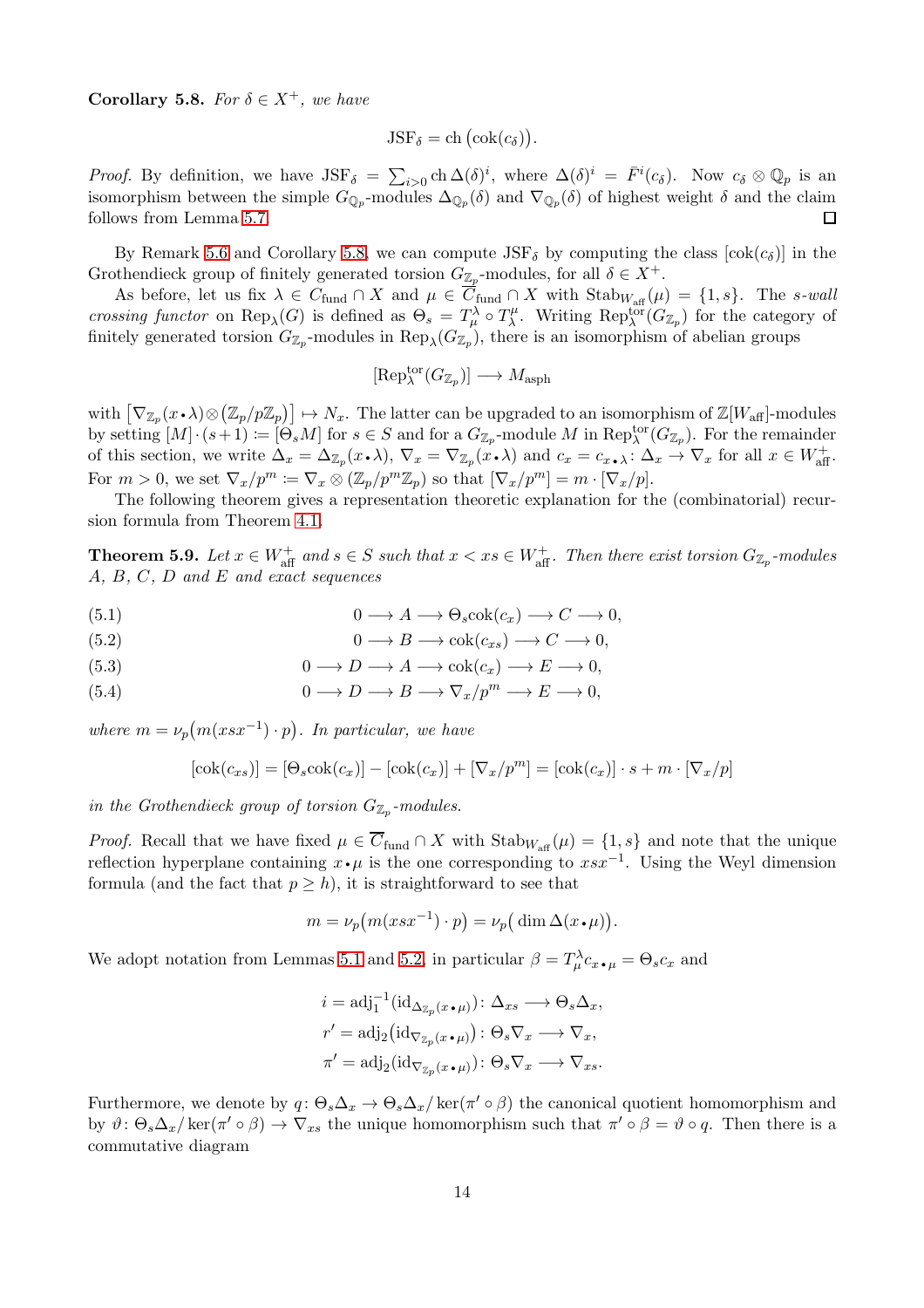$$
0 \longrightarrow \Theta_s \Delta_x \xrightarrow{\beta} \Theta_s \nabla_x \longrightarrow \text{cok}(\beta) \longrightarrow 0
$$
  
\n
$$
\downarrow q \qquad \qquad \downarrow \pi'
$$
  
\n
$$
0 \longrightarrow \Theta_s \Delta_x / \text{ker}(\pi' \circ \beta) \xrightarrow{\qquad \qquad \emptyset} \nabla_x \longrightarrow \text{cok}(\vartheta) \longrightarrow 0
$$

with exact rows, where  $\pi'_1$  is the homomorphism induced by  $\pi'$ . As q and  $\pi'$  are surjective, the snake lemma gives rise to an exact sequence

(5.5) 
$$
0 \to \ker(\pi' \circ \beta) \to \ker(\pi') \to \ker(\pi'_1) \to 0 \to 0 \to \cosh(\overline{\pi'}) \to 0,
$$

in particular  $\text{cok}(\pi_1') = 0$  and we obtain a short exact sequence

<span id="page-14-0"></span>
$$
0 \to \ker(\pi'_1) \to \cosh(\beta) \to \cosh(\vartheta) \to 0.
$$

By exactness of  $\Theta_s$ , we have  $\text{cok}(\beta) = \text{cok}(\Theta_s c_x) \cong \Theta_s \text{cok}(c_x)$  and with  $A \coloneqq \text{ker}(\pi_1')$  and  $C \coloneqq \text{cok}(\vartheta)$ , we obtain the first exact sequence [\(5.1\)](#page-13-2). By the second commutative diagram in Lemma [5.2,](#page-11-0) we have another commutative diagram



with exact rows, where  $\eta$  is the induced homomorphism on the cokernels. This affords an exact sequence

$$
0 \to \ker(\eta) \to \cosh(q \circ i) \to 0 \to \cosh(\eta) \to 0,
$$

so  $\cosh(\eta) = 0$  and  $\ker(\eta) \cong \cosh(q \circ i)$ . With  $B := \ker(\eta) \cong \cosh(q \circ i)$ , we obtain our second exact sequence

$$
0 \to B \to \text{cok}(c_{xs}) \to C \to 0.
$$

Next note that we have a commutative diagram



with exact rows, where  $q_1$  is induced by  $q$ . Therefore we have an exact sequence

$$
0 \to \ker(\pi' \circ \beta) \to \ker(q_1) \to 0 \to 0 \to \cosh(q_1) \to 0,
$$

so  $\cot(q_1) = 0$  and  $\ker(\pi' \circ \beta) \cong \ker(q_1)$ . Writing  $\pi_0: \ker(\pi' \circ \beta) \to \Delta_{\mathbb{Z}_p}(x \cdot \lambda)$  for the restriction of  $\pi$ to ker( $\pi' \circ \beta$ ), we further have a short exact sequence

$$
0 \to \ker(\pi_0) \xrightarrow{\pi_0} \Delta_{\mathbb{Z}_p}(xs \cdot \lambda) \to \text{cok}(q \circ i) \to 0
$$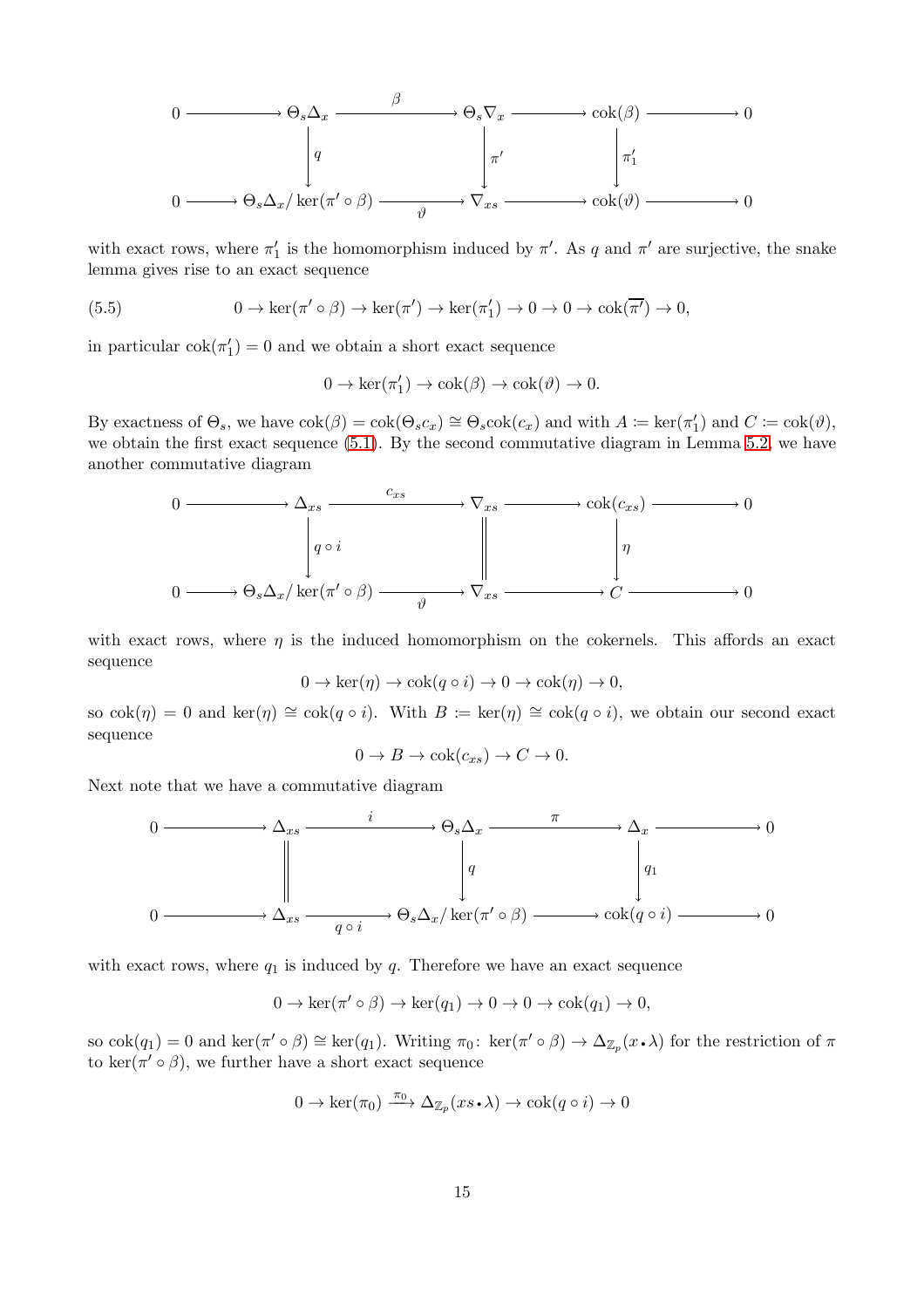and it follows that  $B \cong \text{cok}(q \circ i) \cong \text{cok}(\pi_0)$ . Next, denote by  $\beta_0$ : ker $(\pi' \circ \beta) \to \text{ker}(\pi')$  the restriction of  $\beta$  to ker( $\pi' \circ \beta$ ) and note that the short exact sequence

$$
0 \to \ker(\pi' \circ \beta) \xrightarrow{\beta_0} \ker(\pi') \to \ker(\pi'_1) \to 0
$$

from [\(5.5\)](#page-14-0) yields an isomorphism  $A = \ker(\pi_1') \cong \operatorname{cok}(\beta_0)$ . Finally, let  $r'_0$ :  $\ker(\pi') \to \nabla_x$  be the restriction of r' to ker( $\pi'$ ). Using the first commutative diagram in Lemma [5.2,](#page-11-0) we obtain a commutative diagram



with exact rows, where  $\psi$  is induced by  $r'_0$ . Now ker $(\pi') = i'(\nabla_{xs})$  and  $r' \circ i' = p^m \cdot id_{\nabla_x}$  by Lemma [5.1,](#page-10-0) so  $r'_0$  is injective with

$$
\operatorname{cok}(r'_0) \cong \operatorname{cok}(r' \circ i') \cong \nabla_x / p^m.
$$

As  $B \cong \text{cok}(\pi_0)$ , the above diagram affords exact sequences

$$
0 \to \ker(\psi) \to B \to \nabla_x / p^m \to \operatorname{cok}(\psi) \to 0
$$

and

$$
0 \to \ker(\psi) \to A \to \operatorname{cok}(c_x) \to \operatorname{cok}(\psi) \to 0
$$

and with  $D := \ker(\psi)$  and  $E := \cosh(\psi)$ , we obtain the exact sequences [\(5.3\)](#page-13-3) and [\(5.4\)](#page-13-4). The final claim easily follows from  $(5.1)$ – $(5.4)$  as

$$
[\cok(c_{xs})] = [B] + [C]
$$
  
= [B] + [Θ<sub>s</sub>cok(c<sub>x</sub>)] - [A]  
= [B] + [Θ<sub>s</sub>cok(c<sub>x</sub>)] - [cok(c<sub>x</sub>)] - [D] + [E]  
= [Θ<sub>s</sub>cok(c<sub>x</sub>)] - [cok(c<sub>x</sub>)] + [∇<sub>x</sub>/p<sup>m</sup>],

where  $[\nabla_x/p^m] = m \cdot [\nabla_x/p]$  and  $[\Theta_s \text{cok}(c_x)] = [\text{cok}(c_x)] \cdot (s+1)$ .

<span id="page-15-0"></span>**Corollary 5.10.** Let  $\lambda \in C_{\text{fund}} \cap X$ ,  $x \in W_{\text{aff}}^+$  and  $s \in S$  such that  $x < xs \in W_{\text{aff}}^+$ . Then

$$
\max\left\{i\geq 0 \mid \Delta(xs\boldsymbol{\cdot}\lambda)^i\neq 0\right\} \leq 2\cdot\max\left\{i\geq 0 \mid \Delta(x\boldsymbol{\cdot}\lambda)^i\neq 0\right\}+m,
$$

where  $m = \nu_p(m(xsx^{-1}) \cdot p)$ .

Proof. Recall from Lemma [5.4](#page-12-0) that

$$
\max\left\{i\geq 0\ \big|\ \Delta(xs\boldsymbol{\cdot}\lambda)^i\neq 0\right\}=\mathrm{tmax}\big(\mathrm{cok}(c_{xs})\big)
$$

and

$$
\max\left\{i\geq 0 \mid \Delta(x \cdot \lambda)^i \neq 0\right\} = \max\left(\mathrm{cok}(c_x)\right).
$$

For a short exact sequence of torsion  $\mathbb{Z}_p$ -modules  $0 \to M' \to M \to M'' \to 0$ , we have

$$
\max\{\max(M'),\max(M'')\} \le \max(M) \le \max(M') + \max(M''),
$$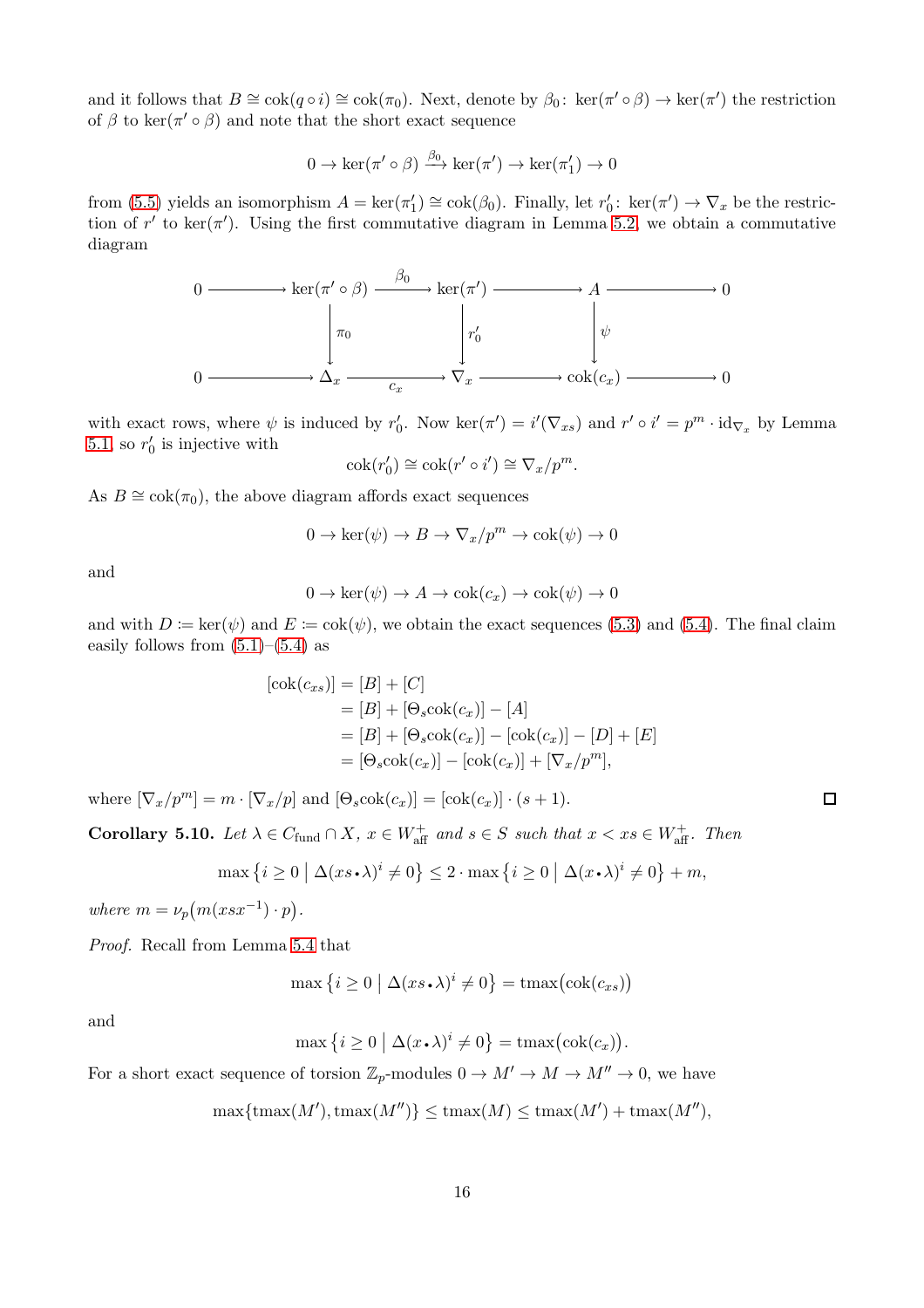so  $(5.1)$ – $(5.4)$  imply that

$$
t\max(\text{cok}(c_{xs})) \leq \text{tmax}(B) + \text{tmax}(C) \leq \text{tmax}(D) + m + \text{tmax}(C)
$$
  

$$
\leq \text{tmax}(A) + m + \text{tmax}(C) \leq 2 \cdot \text{tmax}(\Theta_s \text{cok}(c_x)) + m.
$$

As  $\Theta_s \text{cok}(c_x)$  is a direct summand of a tensor product of  $\text{cok}(c_x)$  with some other  $G_{\mathbb{Z}_p}$ -module, we have  $\text{tmax}(\Theta_s \text{cok}(c_x)) \leq \text{tmax}(\text{cok}(c_x))$  and it follows that

$$
\max(\text{cok}(c_{xs})) \le 2 \cdot \max(\text{cok}(c_x)) + m,
$$

as required.

**Remark 5.11.** If one assumes the Jantzen conjecture (stated as condition  $(F, w, s)^+$  in Section II.C.9 of [\[Jan03\]](#page-21-10)) then a result of H.H. Andersen shows that the composition multiplicities in the layers of the Jantzen filtration are given by coefficients of inverse parabolic Kazhdan-Lusztig polynomials, see [\[And87\]](#page-21-14). In this case, it turns out that the factor 2 in the upper bound in Corollary [5.10](#page-15-0) is superfluous. Note that the Jantzen conjecture would imply the Lusztig character formula, so this can only be expected to happen in the lowest  $p^2$ -alcove and when p is very large.

<span id="page-16-0"></span>Remark 5.12. The following alternative way of obtaining an upper bound on the length of the Jantzen filtration has been pointed out to the author by H.H. Andersen: For  $\nu \in X^+$ , one can mimic the construction of the homomorphism  $c_{\nu} \colon \Delta_{\mathbb{Z}_p}(\nu) \to \nabla_{\mathbb{Z}_p}(\nu)$  from Section II.8 in [\[Jan03\]](#page-21-10) to define a homomorphism  $c'_{\nu} \colon \nabla_{\mathbb{Z}_p}(\lambda) \to \Delta_{\mathbb{Z}_p}(\lambda)$  such that

$$
c_{\nu} \circ c_{\nu}' = \Big(\prod_{\beta \in \Phi^+} \langle \nu, \beta^{\vee} \rangle! \Big) \cdot \mathrm{id}_{\nabla_{\mathbb{Z}_p}(\nu)}.
$$

Note that J.C. Jantzen works over the integers rather than the  $p$ -adic integers. The homomorphism corresponding to  $c_{\nu}$  is called  $\tilde{T}_{w_0}(w_0 \cdot \nu)$  and defined in Section II.8.16 in [\[Jan03\]](#page-21-10). In order to define the homomorphism  $c'_{\nu}$ , one replaces the homomorphism from II.8.15(3) in [\[Jan03\]](#page-21-10) by the homomorphism from II.8.15(4); the identity for the composition of  $c_{\nu}$  with  $c'_{\nu}$  follows from the remark after II.8.15(4). Now there is a canonical surjective homomorphism from  $\text{cok}(c_\nu \circ c'_\nu)$  to  $\text{cok}(c_\nu)$  and it follows that

$$
\max\{i \mid \Delta(\nu)^i \neq 0\} = \max\big(\text{cok}(c_{\nu})\big) \leq \max\big(\text{cok}(c_{\nu} \circ c_{\nu}')\big) = \nu_p\Big(\prod_{\beta \in \Phi^+} \langle \nu, \beta^{\vee} \rangle! \Big) = \sum_{\beta \in \Phi^+} \sum_{i=1}^{\langle \nu, \beta^{\vee} \rangle} \nu_p(i).
$$

If v is p-regular, say  $\nu \in x \cdot C_{\text{fund}}$  for some  $x \in W_{\text{aff}}^+$ , then arguing as in the second paragraph of Section [3,](#page-5-0) we get

$$
\max\{i \mid \Delta(\nu)^i \neq 0\} \le \sum_{\beta \in \Phi^+} \sum_{i=1}^{\langle \nu + \rho, \beta^{\vee} \rangle} \nu_p(i) = \sum_{s \in R_L(x)} \nu_p(m(s) \cdot p).
$$

If we further assume that  $\langle \nu + \rho, \alpha_h^{\vee} \rangle < p^2$  (so that  $x \cdot C_{\text{fund}}$  lies in the lowest  $p^2$ -alcove) then  $m(s) < p$ for all  $s \in R_L(x)$  and it follows that

$$
\max\{i \mid \Delta(\nu)^i \neq 0\} \le |R_L(x)| = \ell(x).
$$

Neither of the bounds on the length of the Jantzen filtration from Corollary [5.10](#page-15-0) and Remark [5.12](#page-16-0) is sharp, except in special cases. Note that Corollary [5.10](#page-15-0) can also be used to obtain an explicit bound on the length of the Jantzen filtration of a Weyl module  $\Delta(\nu)$  with  $\nu \in x \cdot C_{\text{fund}}$  for some  $x \in W_{\text{aff}}^+$ in terms of  $\ell(x)$ , but this bound is much bigger than the one that was given in Remark [5.12:](#page-16-0) By induction on  $\ell(x)$ , one obtains

$$
\max\{i \mid \Delta(\nu)^i \neq 0\} \le 2^{\ell(x)} - 1
$$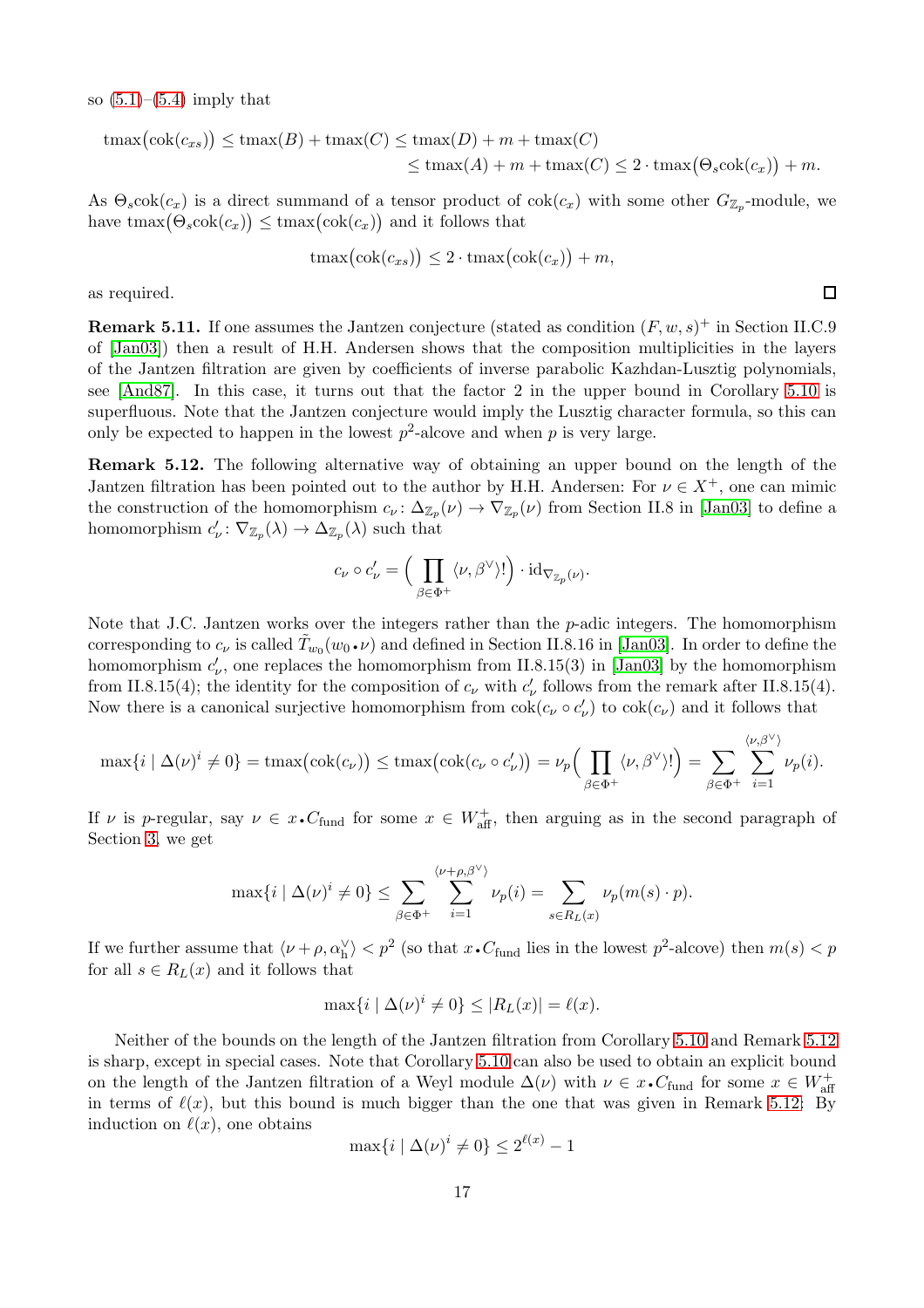when  $x \cdot C_{\text{fund}}$  lies in the lowest  $p^2$ -alcove. Corollary [5.10](#page-15-0) becomes useful in situations where the length of the Jantzen filtration of a Weyl module (with p-regular highest weight) is already known and one wants to bound the length of the Jantzen filtration of a Weyl module with highest weight in an adjacent alcove.

#### <span id="page-17-1"></span>5.3 Euler characteristics

For finitely generated  $G_{\mathbb{Z}_p}$ -modules M and N, the  $\mathbb{Z}_p$ -module  $\text{Hom}_{G_{\mathbb{Z}_p}}(M, N)$  decomposes naturally as the direct sum of its torsion submodule  $Hom_{G_{\mathbb{Z}_p}}(M, N)_{\text{tor}}$  and its unique maximal (torsion-)free submodule  $\text{Hom}_{G_{\mathbb{Z}_p}}(M,N)_{\text{fr}}$ . For all  $i>0$ , the Ext-group  $\text{Ext}_{G_{\mathbb{Z}_p}}^i(M,N)$  is a torsion  $\mathbb{Z}_p$ -module and following U. Kulkarni, we define the torsion Euler characteristic by

$$
E(M, N) = \ell\big(\mathrm{Hom}_{G_{\mathbb{Z}_p}}(M, N)_{\mathrm{tor}}\big) + \sum_{i>0} (-1)^i \cdot \ell\big(\mathrm{Ext}_{G_{\mathbb{Z}_p}}(M, N)\big).
$$

Then U. Kulkarni shows that

$$
JSF_{\mu} = -\sum_{\lambda \in X^{+}} E(\Delta_{\mathbb{Z}_{p}}(\lambda), \Delta_{\mathbb{Z}_{p}}(\mu)) \cdot \chi_{\lambda}
$$

for all  $\mu \in X^+$ , which amounts to  $\langle \chi^*_{\lambda}$ ,  $JSF_{\mu} \rangle = -E(\Delta_{\mathbb{Z}_p}(\lambda), \Delta_{\mathbb{Z}_p}(\mu))$ , see Section 1.4 in [\[Kul06\]](#page-21-15). For a tilting module T with good filtration multiplicities  $a_{\mu} := \dim \text{Hom}_G(\Delta(\mu), T)$  for  $\mu \in X^+$ , it is shown in [\[AK08\]](#page-21-9) that

$$
\langle \text{ASF}_{\lambda}, \text{ch} \, T \rangle = - \sum_{\mu \in X^{+}} a_{\mu} \cdot E\big(\Delta_{\mathbb{Z}_{p}}(\lambda), \Delta_{\mathbb{Z}_{p}}(\mu)\big),
$$

so  $\langle \text{ASF}_{\lambda}, \chi_{\mu} \rangle = -E(\Delta_{\mathbb{Z}_p}(\lambda), \Delta_{\mathbb{Z}_p}(\mu)) = \langle \chi_{\lambda}^*, \text{JSF}_{\mu} \rangle$ . (This is the representation theoretic explanation of the duality formula mentioned in Remark [4.3\)](#page-9-0). Using the torsion Euler-characteristic, we can give yet another explanation for the recursion formula

$$
JSF_{xs} = \nu_p(m(xsx^{-1}) \cdot p) \cdot N_x + JSF_x \cdot s,
$$

via the following Lemma. (We return to the notational conventions set up before Theorem [5.9.](#page-13-0))

<span id="page-17-0"></span>**Lemma 5.13.** Let  $x, y \in W_{\text{aff}}^+$  and  $s \in S$  such that  $x < xs \in W_{\text{aff}}^+$ . Then

$$
E(\Delta_y, \Delta_{xs}) = E(\Delta_y, \Theta_s \Delta_x) - E(\Delta_y, \Delta_x) - \delta_{x,y} \cdot \nu_p(m(xsx^{-1}) \cdot p)
$$

and

$$
E(\Delta_y, \Theta_s \Delta_x) = E(\Theta_s \Delta_y, \Delta_x) = \begin{cases} E(\Delta_y, \Delta_x) + E(\Delta_{ys}, \Delta_x) & \text{if } ys \in W_{\text{aff}}^+, \\ 0 & \text{otherwise.} \end{cases}
$$

Proof. First, the short exact sequence

$$
0\longrightarrow \Delta_{xs}\longrightarrow \Theta_s\Delta_x\longrightarrow \Delta_x\longrightarrow 0
$$

gives rise to a long exact sequence

<span id="page-17-2"></span>
$$
(5.6) \quad 0 \to \text{Hom}_{G_{\mathbb{Z}_p}}(\Delta_y, \Delta_{xs}) \to \text{Hom}_{G_{\mathbb{Z}_p}}(\Delta_y, \Theta_s \Delta_x) \to \text{Hom}_{G_{\mathbb{Z}_p}}(\Delta_y, \Delta_x)
$$

$$
\to \text{Ext}^1_{G_{\mathbb{Z}_p}}(\Delta_y, \Delta_{xs}) \to \text{Ext}^1_{G_{\mathbb{Z}_p}}(\Delta_y, \Theta_s \Delta_x) \to \text{Ext}^1_{G_{\mathbb{Z}_p}}(\Delta_y, \Delta_x) \to \cdots
$$

where the three initial terms are zero unless  $y \in \{x, xs\}$  (see Section 1.2 in [\[And97\]](#page-21-8)). If  $y = xs$  then the third term in [\(5.6\)](#page-17-2) is zero and the first term is isomorphic to the second, so the first claim follows for all  $y \neq x$ . For  $y = x$ , we have

$$
\mathrm{Ext}^1_{G_{\mathbb{Z}_p}}(\Delta_x, \Theta_s \Delta_x) \cong \mathrm{Ext}^1_{G_{\mathbb{Z}_p}}(T_\lambda^\mu \Delta_x, T_\lambda^\mu \Delta_x) \cong 0
$$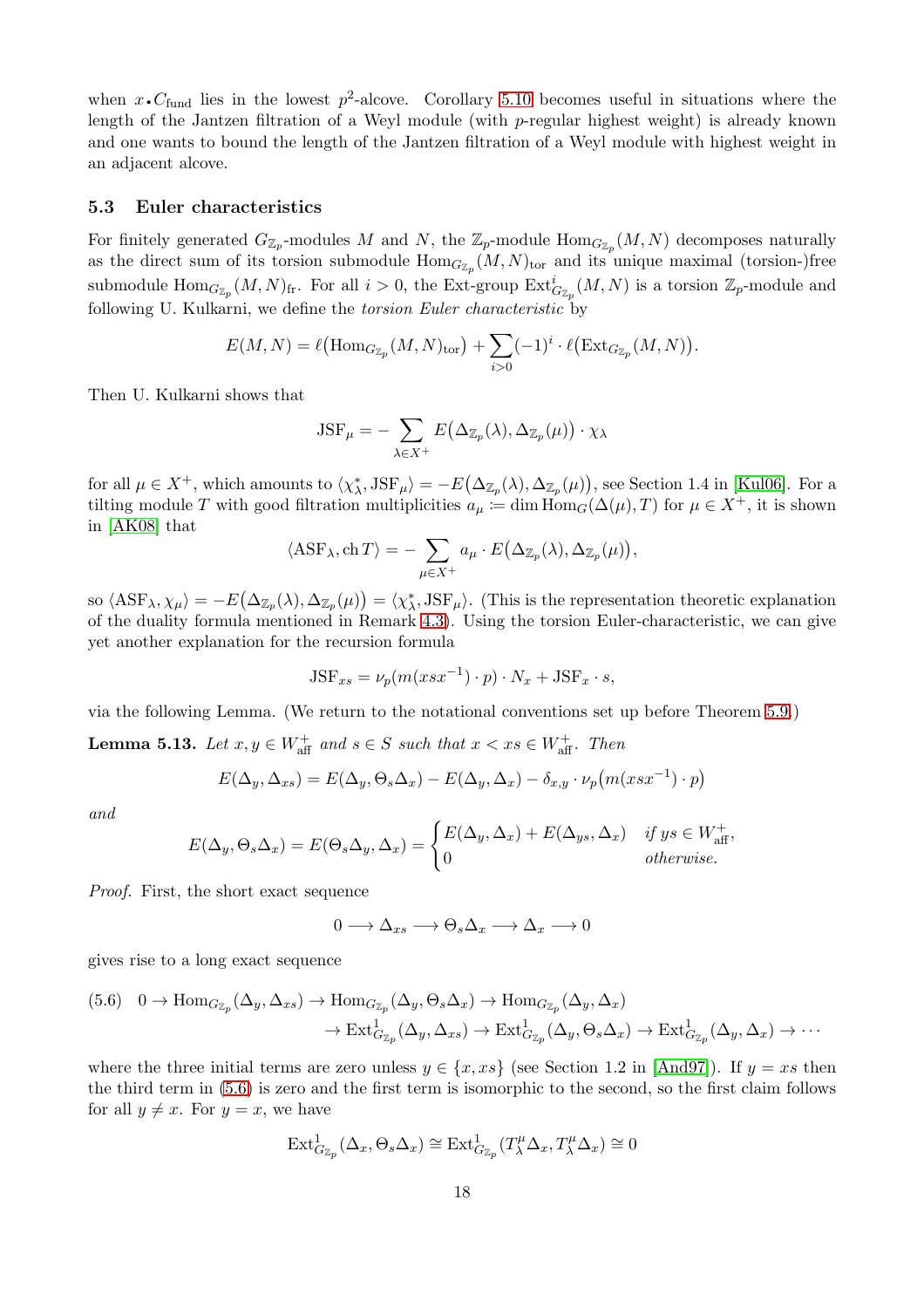and the  $\mathbb{Z}_p$ -linear map from  $\text{Hom}_{G_{\mathbb{Z}_p}}(\Delta_x, \Theta_s \Delta_x) \cong \mathbb{Z}_p$  to  $\text{Hom}_{G_{\mathbb{Z}_p}}(\Delta_x, \Delta_x) \cong \mathbb{Z}_p$  identifies with multiplication by  $p^m$  for  $m = \nu_p(m(xsx^{-1}) \cdot p)$  by Lemma [5.1.](#page-10-0) Thus the beginning of the long exact sequence [\(5.6\)](#page-17-2) reduces to

$$
0 \to 0 \to \mathbb{Z}_p \to \mathbb{Z}_p \to \mathbb{Z}_p/p^m\mathbb{Z}_p \to 0 \to \cdots,
$$

and we conclude that

$$
E(\Delta_x, \Delta_{xs}) = E(\Delta_x, \Theta_s \Delta_x) - E(\Delta_x, \Delta_x) - m.
$$

The first equality in the second claim follows from the adjunction between  $T^{\mu}_{\lambda}$  $T_{\lambda}^{\mu}$  and  $T_{\mu}^{\lambda}$ . If  $ys \notin W_{\text{aff}}^{+}$ then  $\Theta_s \Delta_y = 0$  and therefore  $E(\Theta_s \Delta_y, \Delta_x) = 0$  as claimed, so now suppose that  $ys \in W_{\text{aff}}^+$ . In order to show the second equality, we may assume without loss of generality that  $y < ys$  since  $\Theta_s \Delta_y \cong \Theta_s \Delta_{ys}$ . Then the short exact sequence

$$
0 \longrightarrow \Delta_{ys} \longrightarrow \Theta_s \Delta_y \longrightarrow \Delta_y \longrightarrow 0
$$

gives rise to a long exact sequence

<span id="page-18-1"></span>
$$
(5.7) \quad 0 \to \text{Hom}_{G_{\mathbb{Z}_p}}(\Delta_y, \Delta_x) \to \text{Hom}_{G_{\mathbb{Z}_p}}(\Theta_s \Delta_y, \Delta_x) \to \text{Hom}_{G_{\mathbb{Z}_p}}(\Delta_{ys}, \Delta_x)
$$

$$
\to \text{Ext}^1_{G_{\mathbb{Z}_p}}(\Delta_y, \Delta_x) \to \text{Ext}^1_{G_{\mathbb{Z}_p}}(\Theta_s \Delta_y, \Delta_x) \to \text{Ext}^1_{G_{\mathbb{Z}_p}}(\Delta_{ys}, \Delta_x) \to \cdots.
$$

Again, the three initial terms are zero unless  $x \in \{y, ys\}$  and the condition  $y < ys$  implies that  $x \neq ys$ . If  $x = y$  then the third term in [\(5.7\)](#page-18-1) is zero and the first term is isomorphic to the second, so the second claim follows in all cases.  $\Box$ 

<span id="page-18-0"></span>**Remark 5.14.** Using Lemma [5.13](#page-17-0) and Kulkarni's formula  $\langle N_y^*, JSF_x \rangle = -E(\Delta_y, \Delta_x)$ , we can recover the recursion formula as follows: Let  $x, y \in W_{\text{aff}}^+$  and  $s \in S$  such that  $x < xs \in W_{\text{aff}}^+$ . If  $ys \in W_{\text{aff}}^+$  then

$$
\langle N_y^*, \text{JSF}_{xs} \rangle = -E(\Delta_y, \Delta_{xs})
$$
  
=  $-E(\Delta_y, \Theta_s \Delta_x) + E(\Delta_y, \Delta_x) + \delta_{x,y} \cdot \nu_p(m(xsx^{-1}) \cdot p)$   
=  $-E(\Delta_{ys}, \Delta_x) + \delta_{x,y} \cdot \nu_p(m(xsx^{-1}) \cdot p)$   
=  $\langle N_y^* \cdot s, \text{JSF}_x \rangle + \langle N_y^*, \nu_p(m(xsx^{-1}) \cdot p) \cdot N_x \rangle$   
=  $\langle N_y^*, \text{JSF}_x \cdot s + \nu_p(m(xsx^{-1}) \cdot p) \cdot N_x \rangle$ 

and if  $ys \notin W_{\text{aff}}^+$  then

$$
\langle N_y^*, \text{JSF}_{xs} \rangle = -E(\Delta_y, \Delta_{xs})
$$
  
=  $-E(\Delta_y, \Theta_s \Delta_x) + E(\Delta_y, \Delta_x) + \delta_{x,y} \cdot \nu_p(m(xsx^{-1}) \cdot p)$   
=  $E(\Delta_y, \Delta_x) + \delta_{x,y} \cdot \nu_p(m(xsx^{-1}) \cdot p)$   
=  $\langle N_y^* \cdot s, \text{JSF}_x \rangle + \langle N_y^*, \nu_p(m(xsx^{-1}) \cdot p) \cdot N_x \rangle$   
=  $\langle N_y^*, \text{JSF}_x \cdot s + \nu_p(m(xsx^{-1}) \cdot p) \cdot N_x \rangle$ 

since  $N_y^* \cdot s = -N_y^*$ . It follows that

$$
JSF_{xs} = JSF_x \cdot s + \nu_p(m(xsx^{-1}) \cdot p) \cdot N_x,
$$

as claimed.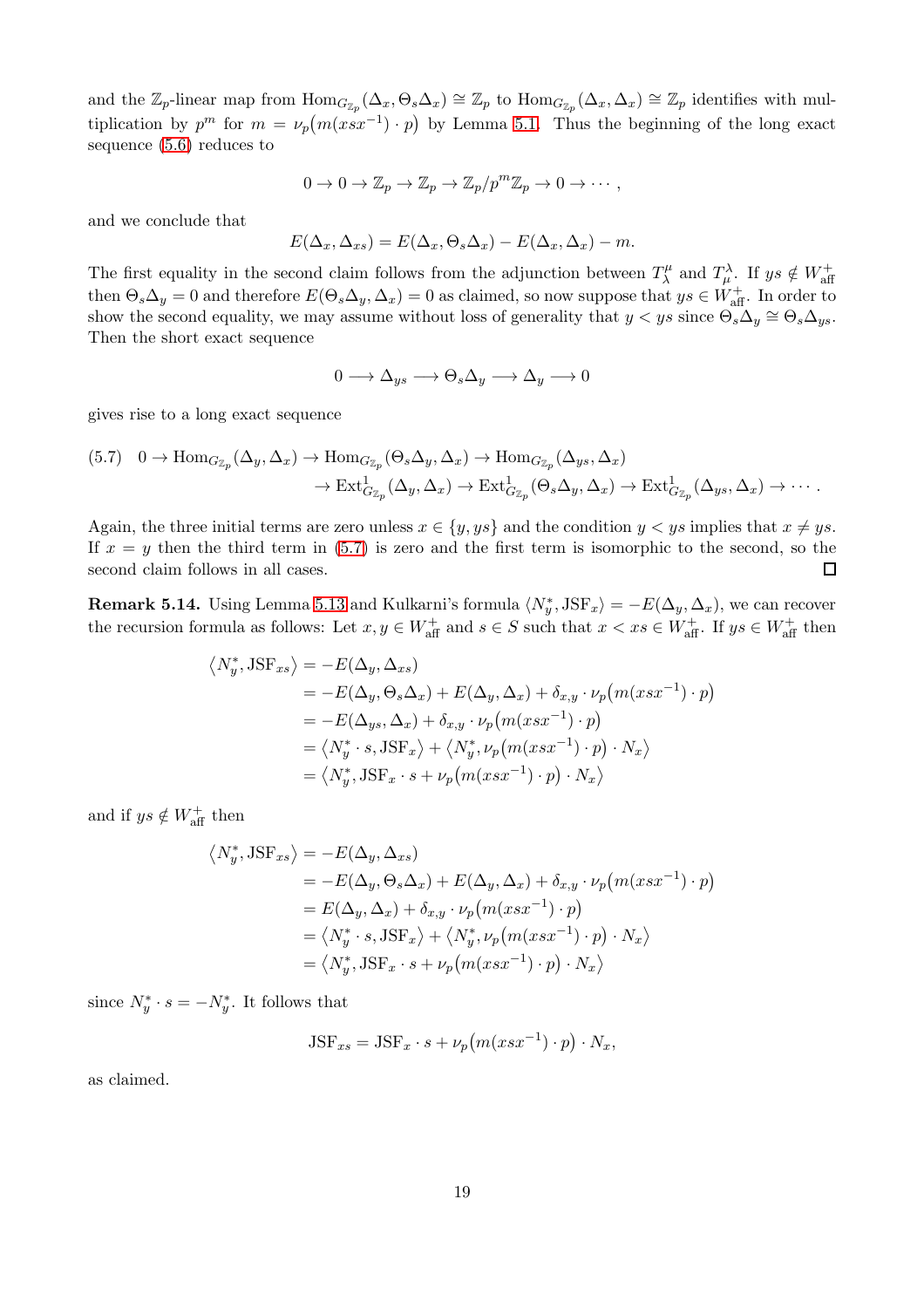### <span id="page-19-0"></span>6 An example

Suppose that G is of type  $A_n$  for some  $n \geq 2$  and that  $p \geq h = n+1$ . Fix a labeling  $\Delta = {\alpha_1, \dots, \alpha_n}$ of the simple roots such that

$$
\langle \alpha_i, \alpha_j^{\vee} \rangle = \begin{cases} 2 & \text{if } i = j, \\ -1 & \text{if } |i - j| = 1, \\ 0 & \text{otherwise} \end{cases}
$$

and write  $S = \{s_0, s_1, \ldots, s_n\}$  with  $s_0 = s_{\alpha_h,1}$  and  $s_i = s_{\alpha_i}$  for  $i = 1, \ldots, n$ . A product of two simple reflections  $s_i$  and  $s_j$  with  $i < j$  has order 3 if  $j = i + 1$  or  $(i, j) = (0, n)$  and it has order 2 otherwise; see Section 4.7 in [\[Hum90\]](#page-21-12). We write  $\omega_1, \ldots, \omega_n \in X^+$  for the fundamental dominant weights with respect to  $\Delta$ , that is  $\langle \omega_i, \alpha_j^{\vee} \rangle = \delta_{ij}$ , and fix the weight  $\lambda = (p - n - 1) \cdot \omega_n \in C_{\text{fund}}$ . We consider the elements  $x_0 := e$  and  $x_i := s_0 s_1 \cdots s_{i-1} \in W_{\text{aff}}$  for  $1 \leq i \leq n$ . By induction on i, one sees that

$$
s_1 \cdots s_{i-1} \cdot \lambda = \lambda - \alpha_{i-1} - 2\alpha_{i-2} - \cdots - (i-1)\alpha_1 = \lambda + \omega_i - i \cdot \omega_1 =: \lambda_i
$$

for  $1 \leq i \leq n$ . As  $\alpha_{h} = \alpha_{1} + \cdots + \alpha_{n} = \omega_{1} + \omega_{n}$  and  $\alpha_{h}^{\vee} = \alpha_{1}^{\vee} + \cdots + \alpha_{n}^{\vee}$ , we further obtain

$$
\langle \lambda_i + \rho, \alpha \rangle = \langle (p - n - 1) \cdot \omega_n + \omega_i - i \cdot \omega_1 + \rho, \alpha \rangle = p - i
$$

and

$$
x_i \cdot \lambda = s_0 \cdot \lambda_i = \lambda_i - (\langle \lambda_i + \rho, \alpha_h^{\vee} \rangle - p) \cdot \alpha_h = \lambda_i + i \cdot \alpha_h = \omega_i + (p - n - 1 + i) \cdot \omega_n
$$

for  $1 \leq i \leq n$ . Note that  $x_i \cdot \lambda - x_{i-1} \cdot \lambda = \alpha_i + \cdots + \alpha_n =: \beta_i$  for  $1 \leq i \leq n$ . In fact, it is straightforward to see that  $x_i \cdot \lambda = s_{\beta_i,1} x_{i-1} \cdot \lambda$  and therefore  $x_{i-1} s_{i-1}^{-1} = x_i x_{i-1}^{-1} = s_{\beta_i,1}$ . Also note that  $x_n \cdot \lambda = p \cdot \omega_n$  and therefore  $x_n \cdot C_{\text{fund}} = C_{\text{fund}} + p \cdot \omega_n$ . We can now compute  $\text{JSF}_{x_i}$  for  $0 \le i \le n$ using the recursion formula and induction on i.

<span id="page-19-1"></span>**Lemma 6.1.** For  $0 \le i \le n$ , we have  $JSF_{x_i} = \sum_{j=1}^{i} (-1)^{j+1} \cdot N_{x_{i-j}}$ .

*Proof.* For  $i = 0$ , we have  $x_0 = e$  and  $\Delta(x_0 \cdot \mu) = \Delta(\mu) = L(\mu)$  for all  $\mu \in C_{\text{fund}} \cap X$  by the linkage principle, so  $JSF_{x_0} = 0$  as required. For  $i = 1$ , the recursion formula from Theorem [4.1](#page-8-0) yields

$$
JSF_{x_1} = JSF_{s_0} = N_{s_0} + JSF_e \cdot s_0 = N_{s_0}.
$$

Now suppose that  $1 < i \leq n$  and that the claim is true for  $x_{i-1}$ . We have  $x_i = x_{i-1}s_{i-1} > x_{i-1}$ and  $\nu_p(m(x_{i-1}s_{i-1}x_{i-1}^{-1})\cdot p) = 1$  because  $x_{i-1}s_{i-1}x_{i-1}^{-1} = s_{\beta_i,1}$ . By the induction hypothesis and the recursion formula, we have

$$
JSF_{x_i} = N_{x_{i-1}} + JSF_{x_{i-1}} \cdot s_{i-1} = N_{x_{i-1}} + \sum_{j=1}^{i-1} (-1)^{j+1} \cdot N_{x_{i-1-j}} \cdot s_{i-1}.
$$

Now  $s_{i-1}$  commutes with  $s_{k-1}$  for all  $k < i-1$ , hence

$$
N_{x_k} \cdot s_{i-1} = N_{x_k s_{i-1}} = N_{s_{i-1} x_k} = -N_{x_k}
$$

for  $k < i - 1$  and it follows that

$$
JSF_{x_i} = N_{x_{i-1}} + \sum_{j=1}^{i-1} (-1)^{j+1} \cdot N_{x_{i-1-j}} \cdot s_{i-1} = N_{x_{i-1}} - \sum_{j=1}^{i-1} (-1)^{j+1} \cdot N_{x_{i-1-j}} = \sum_{j=1}^{i} (-1)^{j+1} \cdot N_{x_{i-j}},
$$

 $\Box$ 

as claimed.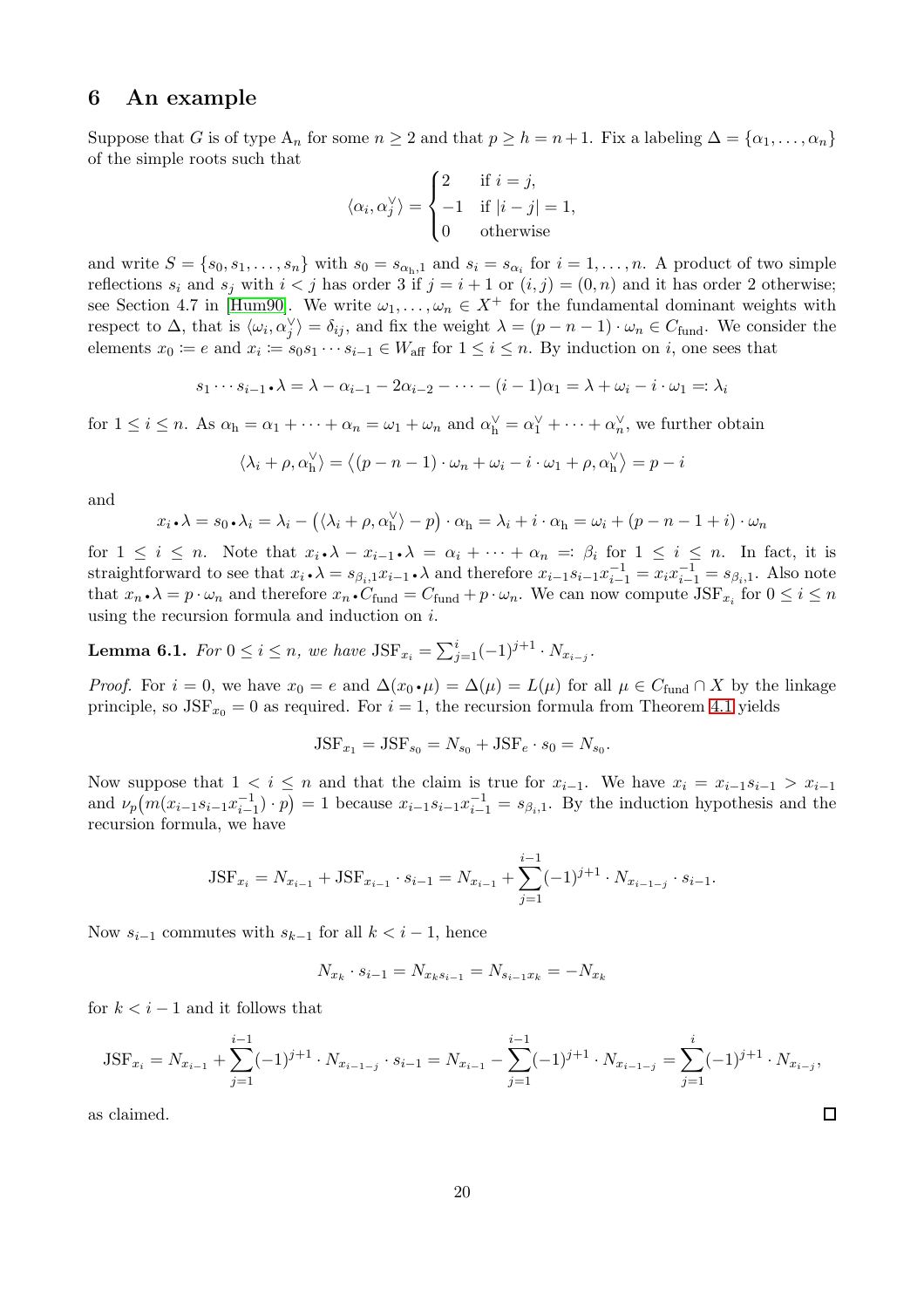Recall from Section [3](#page-5-0) that for every  $\mu \in C_{\text{fund}} \cap X$ , there is an isomorphism between  $M_{\text{asph}}$  and the character lattice of  $\text{Rep}_{\mu}(G)$  that sends  $N_x$  to  $\chi(x \cdot \mu)$  and  $\text{JSF}_x$  to  $\text{JSF}_{x \cdot \mu}$  for all  $x \in W_{\text{aff}}^+$ . Thus the equation in Lemma [6.1](#page-19-1) can be rewritten as

$$
\sum_{j>0} \operatorname{ch} \Delta(x_i \cdot \mu)^j = \operatorname{JSF}_{x_i \cdot \mu} = \sum_{j=1}^i (-1)^{j+1} \cdot \chi(x_{i-j} \cdot \mu) = \sum_{j=1}^i (-1)^{j+1} \cdot \operatorname{ch} \Delta(x_{i-j} \cdot \mu).
$$

Using this observation, we can determine the composition series of the Weyl modules with highest weight in the alcoves  $x_i \cdot C_{\text{fund}}$  for  $1 \leq i \leq n$ .

<span id="page-20-0"></span>**Lemma 6.2.** Let  $\mu \in C_{\text{fund}} \cap X$  and  $1 \leq i \leq n$ . In the Grothendieck group of Rep(G), we have

$$
[\Delta(x_i \cdot \mu)] = [L(x_i \cdot \mu)] + [L(x_{i-1} \cdot \mu)] \quad and \quad [L(x_i \cdot \mu)] = \sum_{j=0}^i (-1)^j \cdot [\Delta(x_{i-j} \cdot \mu)].
$$

*Proof.* We prove the claim by induction on i. For  $i = 1$ , we have

$$
\sum_{j>0} \text{ch} \,\Delta(x_1 \cdot \mu)^j = \text{JSF}_{x_1 \cdot \mu} = \text{ch} \,\Delta(\mu) = \text{ch} \, L(\mu)
$$

because  $\Delta(\mu) = L(\mu)$ . This implies that  $\Delta(x_1 \cdot \mu)^1 \cong L(\mu)$  and therefore

$$
[\Delta(x_1 \cdot \mu)] = [L(x_1 \cdot \mu)] + [L(x_0 \cdot \mu)] \quad \text{and} \quad [L(x_1 \cdot \mu)] = [\Delta(x_1 \cdot \mu)] - [\Delta(x_0 \cdot \mu)],
$$

as claimed. Now suppose that  $i > 1$  and that  $[L(x_{i-1} \cdot \mu)] = \sum_{j=1}^{i} (-1)^{j+1} \cdot [\Delta(x_{i-j} \cdot \mu)]$ . Then we have

$$
\sum_{j>0} \text{ch}\,\Delta(x_i \cdot \mu)^j = \text{JSF}_{x_i \cdot \mu} = \sum_{j=1}^i (-1)^{j+1} \cdot \text{ch}\,\Delta(x_{i-j} \cdot \mu) = \text{ch}\,L(x_{i-1} \cdot \mu)
$$

and it follows that  $\Delta(x_i \cdot \mu)^1 \cong L(x_{i-1} \cdot \mu)$ . As before, we conclude that

$$
[\Delta(x_i \cdot \mu)] = [L(x_i \cdot \mu)] + [L(x_{i-1} \cdot \mu)]
$$

and

$$
[L(x_i \cdot \mu)] = [\Delta(x_i \cdot \mu)] - [L(x_{i-1} \cdot \mu)] = \sum_{j=0}^{i} (-1)^j \cdot [\Delta(x_{i-j} \cdot \mu)],
$$

as required.

Let us conclude by illustrating the two upper bounds on the length of the Jantzen filtration from Corollary [5.10](#page-15-0) and Remark [5.12.](#page-16-0)

**Remark 6.3.** From the proof of Lemma [6.2,](#page-20-0) we see that  $\Delta(x_i \cdot \mu)^1 \cong L(x_{i-1} \cdot \mu)$  and  $\Delta(x_i \cdot \mu)^2 = 0$ for all  $1 \leq i \leq n$  and  $\mu \in C_{\text{fund}} \cap X$ , so max  $\{j \mid \Delta(x_i \cdot \mu)^j \neq 0\} = 1$ . We have  $x_i < x_i s_n \in W_{\text{aff}}^+$  and Corollary [5.10](#page-15-0) yields an upper bound on the length of the Jantzen filtration of  $\Delta(x_i s_n \cdot \mu)$ :

$$
\max\left\{j \mid \Delta(x_i s_n \cdot \mu)^j \neq 0\right\} \le 2 \cdot 1 + 1 = 3.
$$

For the same Weyl module, the bound from Remark [5.12](#page-16-0) yields

$$
\max\left\{j \mid \Delta(x_i s_n \cdot \mu)^j \neq 0\right\} \le \ell(x_i s_n) = i + 1.
$$

In fact, direct computation (using the Jantzen sum formula and Proposition 7.18 from [\[Jan03\]](#page-21-10)) shows that max  $\{j \mid \Delta(x_i s_n \cdot \mu)^j \neq 0\} = 2$  for  $1 \leq i \leq n$ .